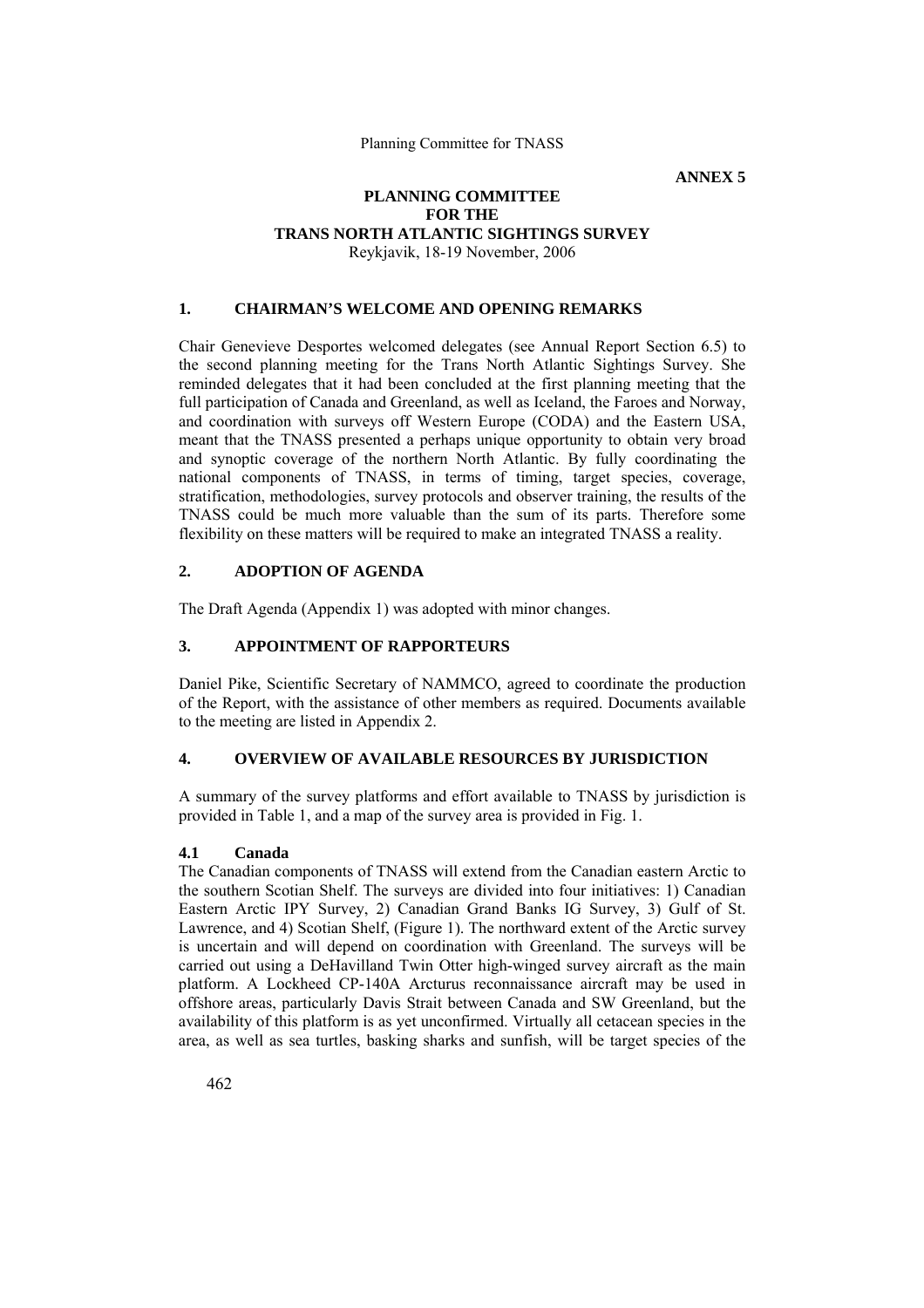survey, but most emphasis will be placed on species that are considered to be endangered or threatened in the area. A standardized methodology for aerial surveys has been developed over several years in this area.

#### **4.2 Greenland**

The main survey off West Greenland will extend from just north of Disko Bay south to Cape Farewell. It will probably use the same stratification and survey design as was used in 2005. Target species will be minke, fin and humpback whales, but all cetaceans encountered will be registered. Either a Partenavia or a Twin Otter will be used as a survey platform. Another survey, focusing on narwhal, will be carried out in Inglefield Bredning and Melville Bay in August, but the two surveys will not be connected. The preferred timing for the southern survey is August-September as fog is less prevalent then than earlier in the summer. However it may be possible to do two surveys, one in July and one in September. In addition the Coast Guard has been approached to provide ship time for some offshore work, but it seems unlikely that this will be provided. Standard cue counting methods, as used in earlier surveys, will be used in the main survey, while the narwhal survey will use double platform line transect methods.

#### **4.3 Iceland**

The Icelandic component of TNASS will be broadly similar to that carried out in 2001. The target species will be minke and fin whales (primary) and humpback whales and harbour porpoises (secondary). Aerial survey, using a Partenavia with bubble windows, will be used to cover the inshore out to the edge of the continental shelf. Offshore areas will be covered using three survey vessels. The western part of the area, between Iceland and Greenland, will be surveyed by a vessel participating in an International Redfish Survey, a co-platforming arrangement that functioned well in 2001. The northern and eastern parts will be surveyed by two dedicated cetacean survey vessels. The boundaries of the survey area will be established in cooperation with other TNASS partners.

#### **4.4 Faroes**

The Faroese contribution to TNASS will be similar to 2001, with one vessel being chartered for about one month. Target species of the survey will be pilot and fin whales, and white-sided dolphins. The boundaries of the survey block will be determined with regard to the Icelandic and Norwegian components, and to the CODA survey.

#### **4.5 Norway**

Norway will be continuing its "mosaic" surveys in 2007, which will be the final year of a 6-year series. The target species is the minke whale. To date the eastern Barents Sea has not been covered and it is hoped that this can be done in 2007; this will, however, require permission from Russian authorities to enter territorial waters. If permission is not granted, the survey area will be selected based on a preliminary analysis that will determine the area not already surveyed or areas surveyed in poor sighting conditions. Some consideration will also be given to coordination with the T-NASS. Two vessels will be used for a period of four weeks centred in July.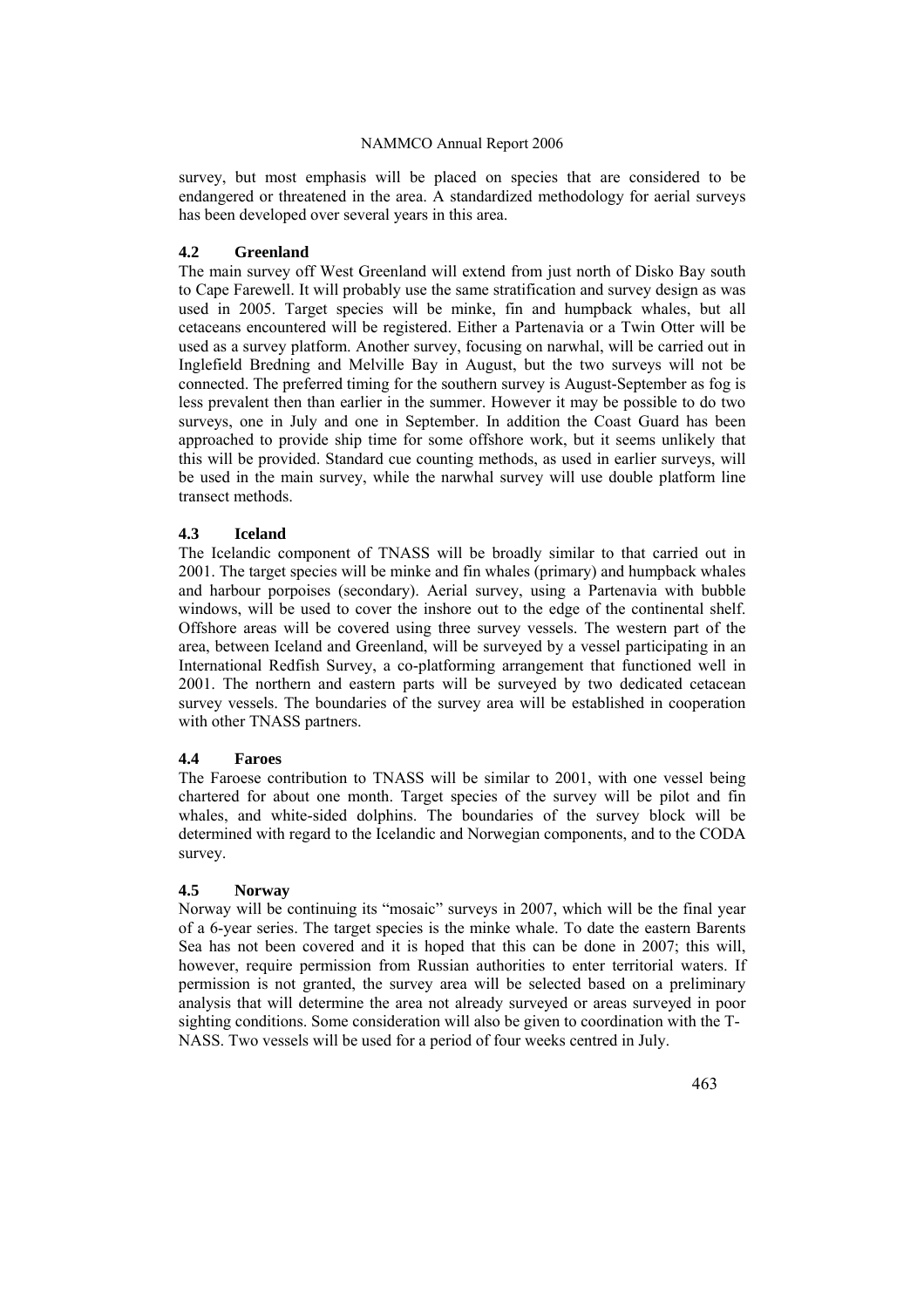#### **4.6 Russian Federation**

The Russian Federation, in cooperation with Norway, will continue a series of "ecosystem" surveys, using both ships and an aerial platform. The surveys will be carried out in two areas: the Norwegian sea in July, and the Barents Sea in August/September. The Norwegian Sea survey will use one Russian vessel and two Norwegian vessels. The Russian vessel will carry a single marine mammal observer, and will also be carrying out acoustic fish surveys and trawl surveys. Presently data are not collected in a way that would allow estimation of marine mammal density. The aerial survey will utilize a specialized twin engined airplane which carries four observers who collect sightings of marine mammals, birds, fish and other data. It is conducted as a strip survey with the strip half-width equivalent to the altitude of the plane. The Barents Sea survey will be carried out using similar effort and methods, but here the Norwegian vessel also carries dedicated marine mammal observers.

#### **4.7 CODA**

The original proposal to the EU LIFE Nature programme was to cover all European Atlantic waters from the shelf edge (the offshore limit of SCANS-II in 2005) out to the 200 nm fishing limit of UK, Ireland, France, Spain and Portugal. When the proposal was rejected by the EU LIFE programme, almost all other supporting institutions agreed in principle to go forward with a reduced project with the same objectives. The partners and co-financiers are in Spain: Institute of Oceanography (IEO), Azti-Tecnalia, and Spanish Cetacean Society (SEC); in France: University of La Rochelle and the Ministry of Defence (Navy); in Ireland: University College Cork, Department of Environment (Duchas), Sea Fisheries Board (BIM); and in the UK: University of St Andrews, Joint Nature Conservation Committee, Department for Trade and Industry (new co-financier), Department for Environment (DEFRA). Duchas and DEFRA have yet to confirm but an answer is expected from DEFRA within a few days; if this is positive CODA will definitely go ahead.

The survey area is planned to be from the Spanish/Portuguese border in the south to a common boundary with the Faroes survey block in the north, and from the shelf edge to as far as resources allow offshore. The survey will be in the month of July 2007. There will be three ship months: two weeks on the *Cornide* and two weeks on the *Investigador* in Spanish waters and Bay of Biscay; one month on a French navy vessel in the central area; and one month on a charter ship in the northern area.

The target species will be the common dolphin and deep diving whale species (sperm/beaked whales). SCANS-II double platform visual methods will be used for all species encountered. Towed acoustics will be focussed on sperm/beaked whales and delphinids.

#### **4.8 USA**

The primary objective of surveys carried out off the US eastern seaboard is to estimate abundance for as many cetaceans as the data allow. These data will be used in speciesspecific stock assessments, primarily to determine whether human induced mortality is of concern. All cetacean species are targeted, however the species with high levels of fishery by-catch (harbour porpoises, common dolphins, white-sided dolphins, pilot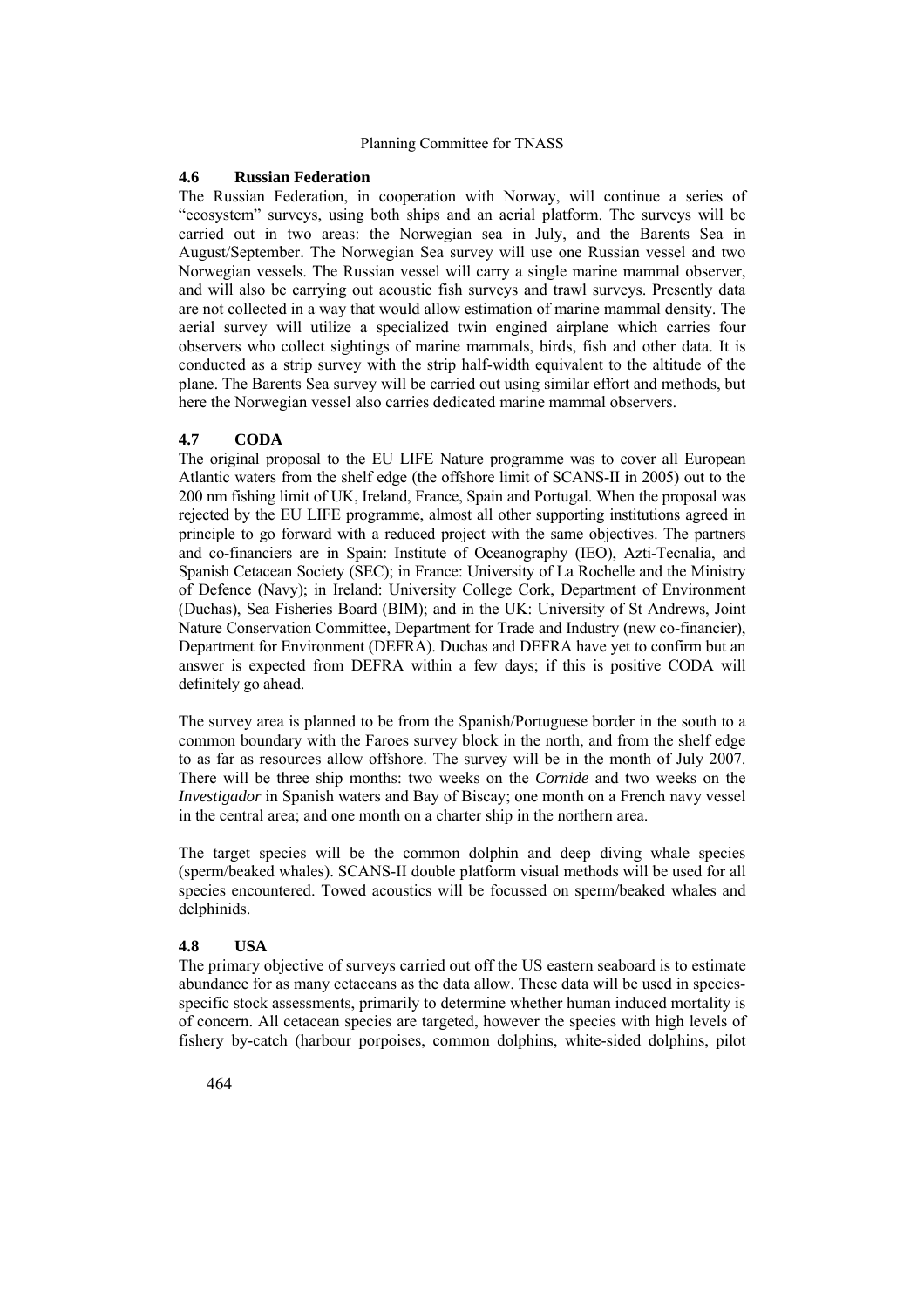whales, and all turtles) or species that are endangered (humpback, fin, and sei whales) are of highest interest. A single ship and a Twin Otter plane will be used in the survey, which will be conducted in August. In addition to the visual survey, the ship will also use passive acoustic methods. In general the plane will survey inshore while the ship will survey offshore, but there will be overlap between the two to allow comparison of density estimates. The northern boundary of the survey area will be determined in cooperation with Canada.

#### **5. COORDINATION ISSUES**

In discussing issues of coordination, it was noted that all participants are making large investments of money, time and effort in their surveys. All participants see the value of coordination to the extent that is feasible, because a fully coordinated survey will produce results that will be more reliable and valuable for all parties.

#### **5.1 Timing**

In principle it was agreed that all surveys should ideally occur in the same time period, and that this should be similar to previous surveys to maintain comparability in the time series. The preferred timing for all participants was advanced as follows:

| Norway:        | July (no flexibility);                         |
|----------------|------------------------------------------------|
| <b>Faroes:</b> | July                                           |
| Iceland:       | Late June/July                                 |
| Greenland:     | August/September                               |
| Canada:        | Scotian Shelf: August (to coordinate with USA) |
|                | Grand Banks: July/August                       |
|                | Northern areas: July or August;                |
| USA:           | August (no flexibility)                        |
| CODA:          | July (no flexibility)                          |
| <b>Russia:</b> | Norwegian Sea: July                            |
|                | Barents Sea: August/September                  |

It was explained that August/September was preferred by Greenland because fog was generally less prevalent then than in July, and it was considered that the chances of a successful survey were much higher in September than in July. However it was noted that previous surveys (prior to 2005) had been conducted in July, although several of these had been unsuccessful. Greenland noted that it may be possible to attempt two surveys, one in July and one in September, but this will depend on the level of funding received.

There was considerable discussion over the timing of the Greenlandic survey for fin and minke whales. It was noted that although some successful surveys had been carried out in July, several had not been successful due to poor weather, especially fog and/or high winds. September was preferred by Greenland because fog was generally less prevalent then than in July, and it was considered that the chances of a successful survey were significantly higher in September than in July (a successful survey was conducted in September in 2005). Greenland noted that it may be possible to attempt two surveys, one in July and one in September, but this will depend on extra funding.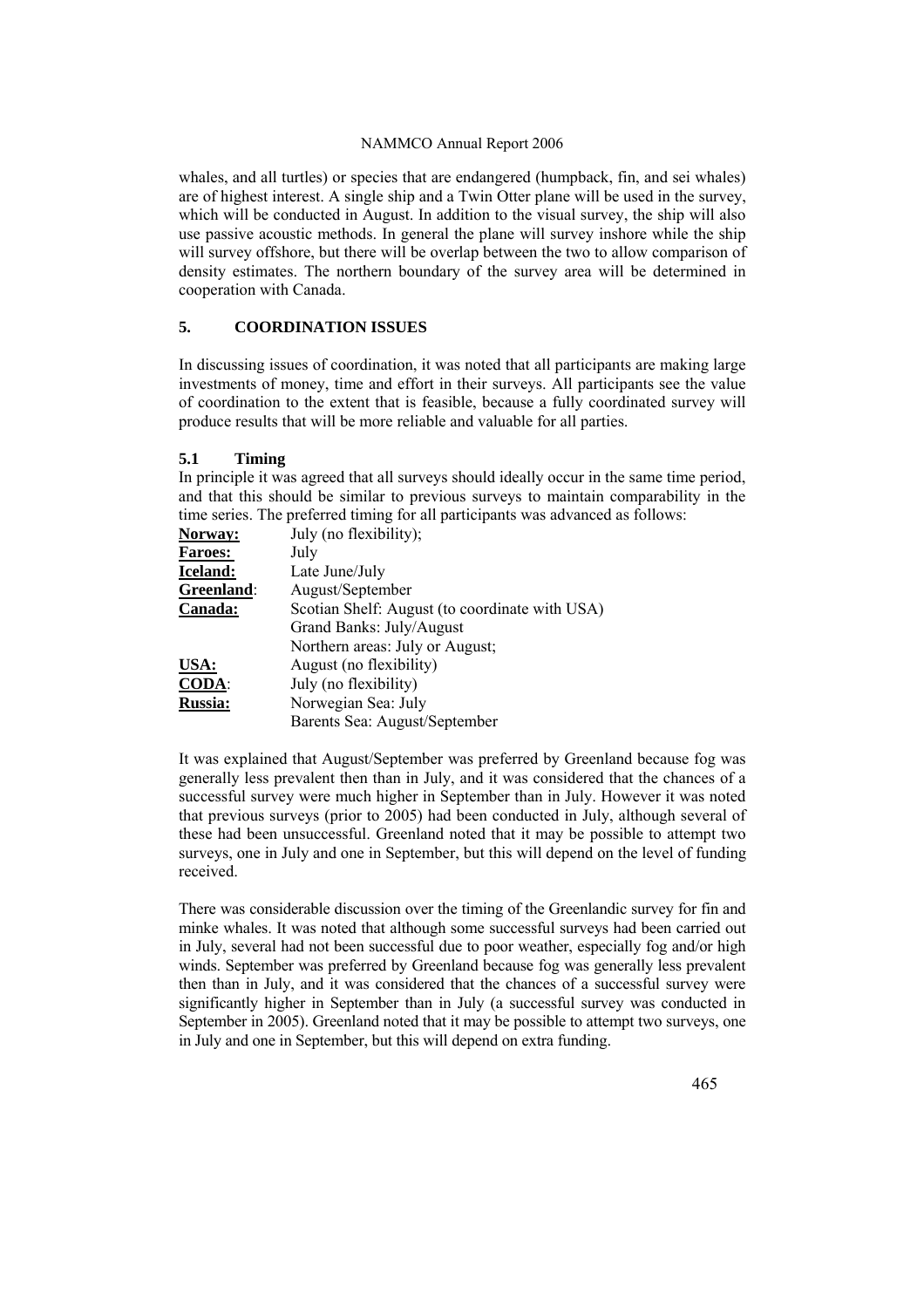From the perspective of TNASS, the value of components being as synoptic as possible was stressed. It was noted that a major value of synoptic surveys is that it reduces difficulties of interpretation of abundance estimates due to migration. Although the migration pattern of minke and fin whales is poorly understood, it will be difficult to rule out the possibility of animals sighted in July to the east of Greenland being counted in a September survey off West Greenland; most members of the Working Group agreed that the possibility for animals seen off the USA/southern Canada in August being seen in July off West Greenland seems more unlikely.

The Working Group noted that there is a risk that a July survey off West Greenland may not result in an abundance estimate; it recognised that from a Greenlandic perspective, the highest priority was to obtain an abundance estimate for management purposes – and that the chances of obtaining such estimates generally are higher in August/September than in July owing to widespread fog early in the summer. However, the Working Group also noted that there is no guarantee that a September survey will result in an estimate and that the interpretational problem in the context of the overall TNASS survey will certainly be greater for a September survey. The latest too has management implications since the area covered by the Greenland survey is not believed to cover the complete range of either the fin or the common minke whale populations.

Given this, the Working Group agreed that from a TNASS perspective, an early abundance estimate from West Greenland that is timed in with the other surveys is clearly preferable. It **strongly recommends** that a three-week survey be undertaken off West Greenland in July perhaps into early August, and that this survey be coordinated with the northern portion of the Canadian aerial surveys. It also **recommends** that Canada coordinate the southern portion of its surveys with the USA surveys being undertaken in August.

The Greenlandic scientists commented that a survey in July is unlikely to be prioritised by Greenland unless the chances of obtaining abundance estimates are significantly enhanced, e.g., by additional funding that allows for surveys to be undertaken in both July and September. If Greenland gives priority to a survey in September 2007, the Working Group **strongly recommends** that Greenland, supported by the other NAMMCO countries, includes considerable survey effort also in July 2007.

#### **5.2 Coverage**

A general overview of planned coverage is provided in Figure 1. The northern extent of the Canadian coverage will be adjusted to match that of Greenland, and the released survey effort will be applied to Hudson Strait and to areas farther south. Coverage of central Davis Strait is dependent on the availability of the Arcturus survey platform.

Given that the funding of several components of the TNASS is as yet uncertain, it was not possible to plan the coverage of the TNASS in detail. It was agreed in principle that jurisdictions would cooperate fully in establishing the borders of their survey areas to be contiguous and to maximize the spatial coverage of TNASS. This task will be assigned to the Survey Design Subcommittee (See 7.1).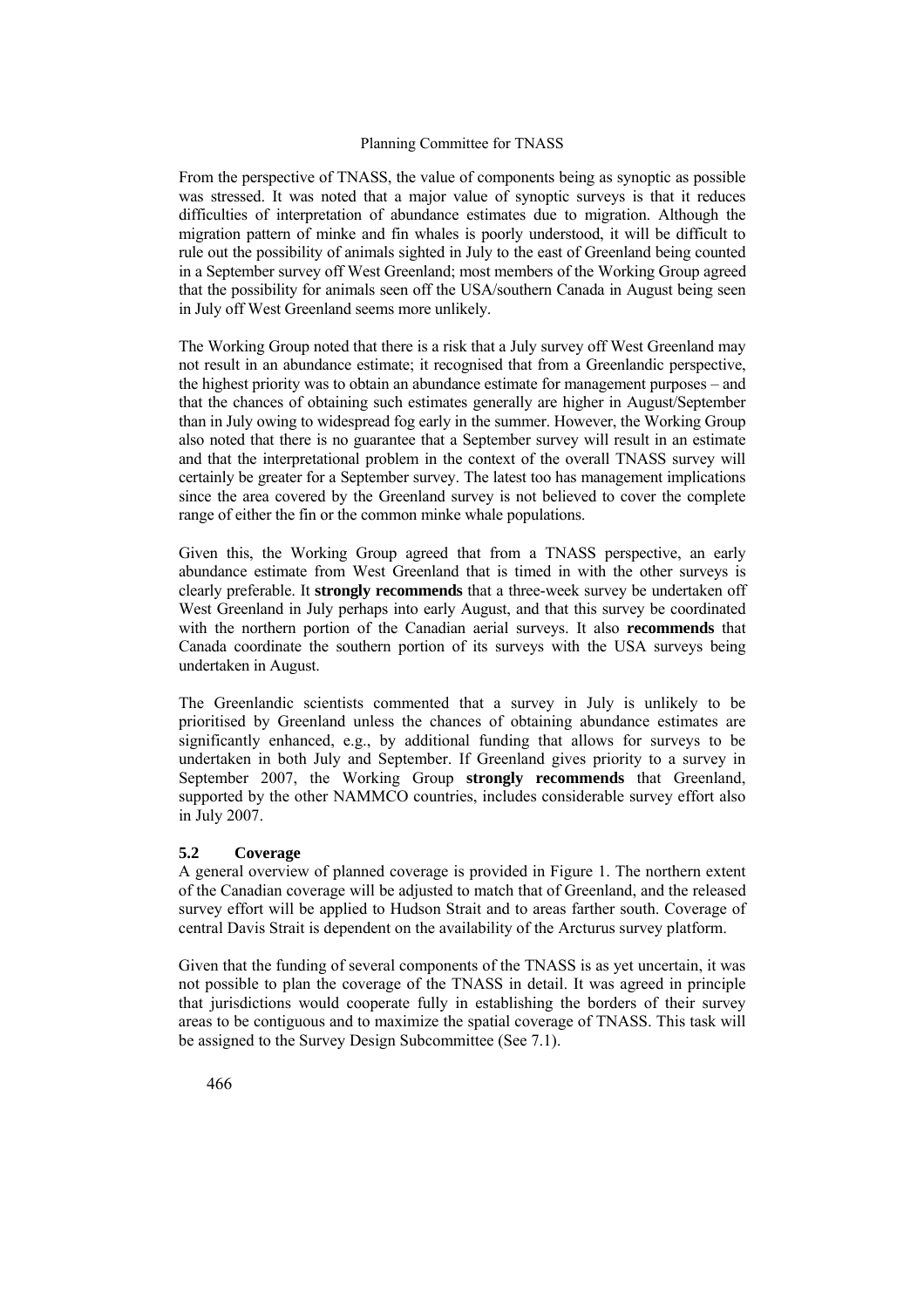The western edge of the Icelandic survey area is limited by the ice edge off East Greenland. While it was recognized that several species of cetaceans, possibly including minke whales, may occur within the ice pack, it was not considered feasible to survey within the pack ice.

The Planning Committee noted that Norway presently plans to survey in the eastern Barents Sea, an area that is not contiguous with the TNASS area. While recognizing that the Norwegian survey plan is based on providing optimal estimates of minke whale abundance for use in the RMP, the Planning Committee stressed that the opportunity to get synoptic coverage of a much larger area was not likely to arise again in the near future, and that this should be seen as valuable to the Norwegian management programme. It was also noted that the TNASS proposal had been endorsed by both NAMMCO Council and the IWC Scientific Committee. The Planning Committee therefore **strongly recommended** that Norway survey in an area contiguous to the main TNASS survey area in 2007. A preferred area would be that to the northeast of the Icelandic survey area, extending to the Norwegian coast (See Fig. 1).

# **5.3 Coordination with associated surveys**

# **5.3.1 CODA**

It was agreed that TNASS will cooperate closely with CODA in establishing contiguous survey boundaries.

# **5.3.2 USA**

It was agreed that TNASS (primarily the Canadian component) will cooperate with the US survey as closely as possible.

# **5.4 Coordination with "Opportunity" ship board surveys 5.4.1 MAR-ECO**

Research will be conducted along the North Atlantic Ridge under the MAR-ECO project by an American and a British vessel in July 2007. Permission to place cetacean observers aboard these vessels, subject to funding (see 6.2.2) has already been sought. The American vessel will carry a single cetacean observer, whose activities will be as compatible to the TNASS protocol as possible. As these are multi-purpose surveys that will include periodic trawling, it was uncertain whether or not an acoustic array could be accommodated by the vessels. This has also been requested, subject to funding, but a response has not yet been received.

# **5.4.2 ICES Redfish**

In addition to an Icelandic vessel which will be a co-platform for the cetacean survey, Russian and German vessels will participate in an International Redfish Survey, coordinated by ICES, in 2007. These vessels will survey an area to the south and west of the main Icelandic survey area (see Fig. 1). Permission to place cetacean observers and acoustic arrays on these vessels (subject to funding) has already been requested, and a decision on this is pending. If granted, it would constitute a substantial addition to the main TNASS survey area.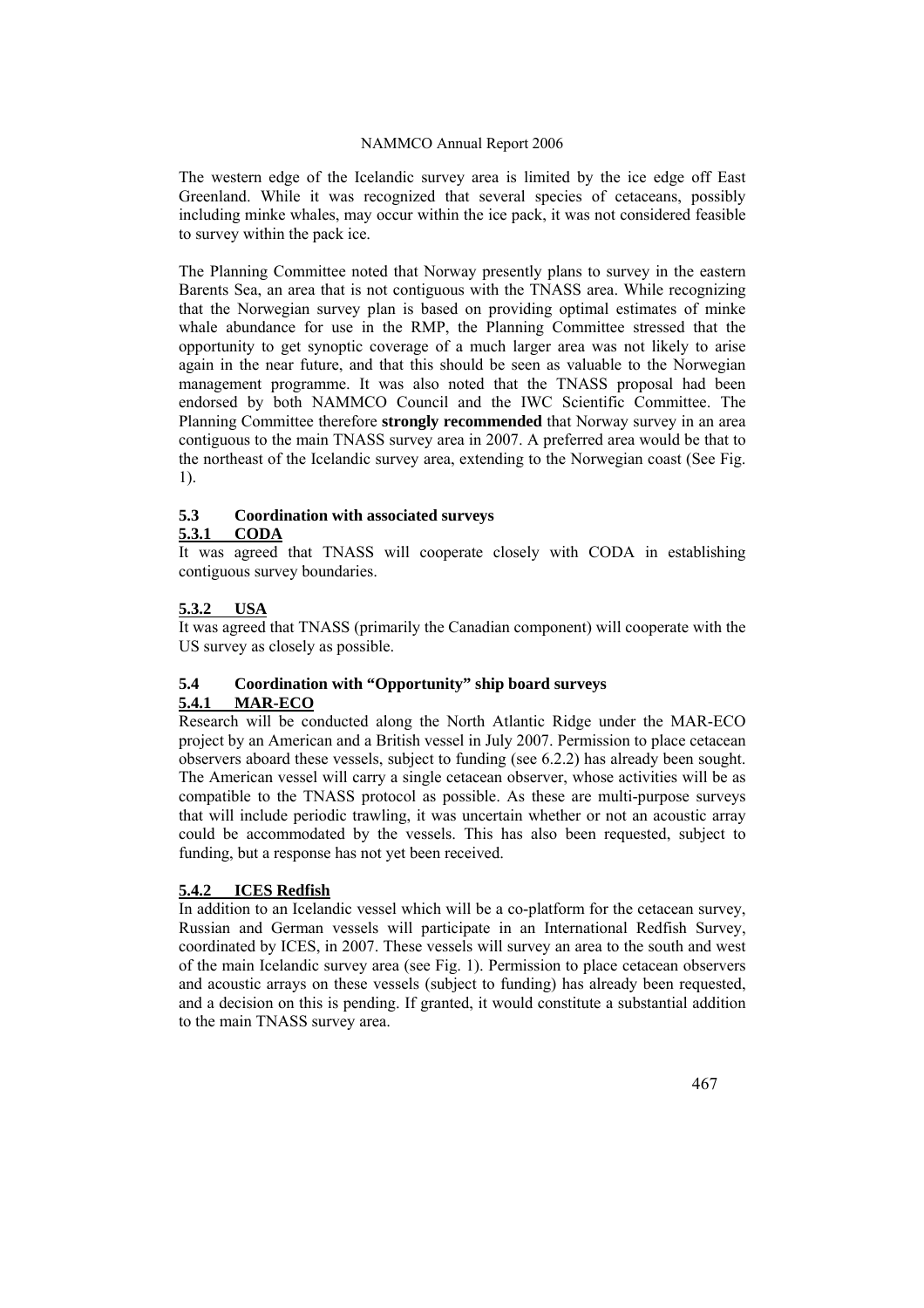#### **5.4.3 Russian/Norwegian surveys in the Norwegian Sea**

The planned Russian surveys are described under 5.4. It was clarified that the observers aboard the Russian vessels do not presently use standard line transect methods, but it was considered that a TNASS protocol for "opportunity" vessels could be adopted. Norwegian vessels also conduct fish surveys in the same area and time period, and it was agreed to investigate the possibilities of placing observers onboard. The aerial survey uses a strip transect methodology, cruising at no more than 300 km/hr at an altitude of 200 m with two teams of independent observers. The methodology is described in Anon (2005). This will be evaluated in terms of the potential value of this survey effort to TNASS.

#### **5.4.4 Russian survey in the Barents Sea**

See Item 5.4.3. It was considered that this survey was of less interest to TNASS because of the difference in timing.

#### **5.4.5 IPY-ESSAR**

The TNASS has been accepted as a component project of the Ecosystem Studies of Subarctic and Arctic Regions (ESSAR) project for the International Polar Year (IPY). ESSAR involves many projects covering physical and chemical oceanography as well as ecological studies at various trophic levels. To date the actual cross coordination of these components within ESSAR has been limited, but the Planning Committee considered that this presented an opportunity that should be more closely investigated. Pike agreed to lead coordination in this area.

#### **5.4.6 Other**

Iceland will be carrying out an ecosystem survey in the Greenland Sea in August 2007, which will involve oceanographic and fish surveys. There will be bird observers on board who will also record observations of cetaceans, but there is no room for additional observers on this vessel. However because of its timing it is of limited concern to TNASS.

#### **6. FUNDING**

#### **6.1 Integrated budget**

An integrated budget for TNASS has been prepared and used in several funding applications, and a summary of this is provided in Table 2. Total cost of the project is projected at approximately 34 million DK, of which about 15 million is confirmed at this time. Base funding from the Greenlandic, Norwegian and Faroese governments is confirmed, and there is a firm funding commitment from the Icelandic government. NAMMCO has also allocated special funds for TNASS for 2007. Funding for the Grand Banks portion of the Canadian programme has been confirmed, and it is expected that funding for the Arctic portion, from the Canadian IPY programme, will be confirmed in January. Funding for the Scotian Shelf and Gulf components is less certain and confirmation may not be available until spring 2007.

In a "worst case" funding scenario, it is likely that surveys could be conducted in an area similar to that surveyed in 2001, as well as West Greenland and the Grand Banks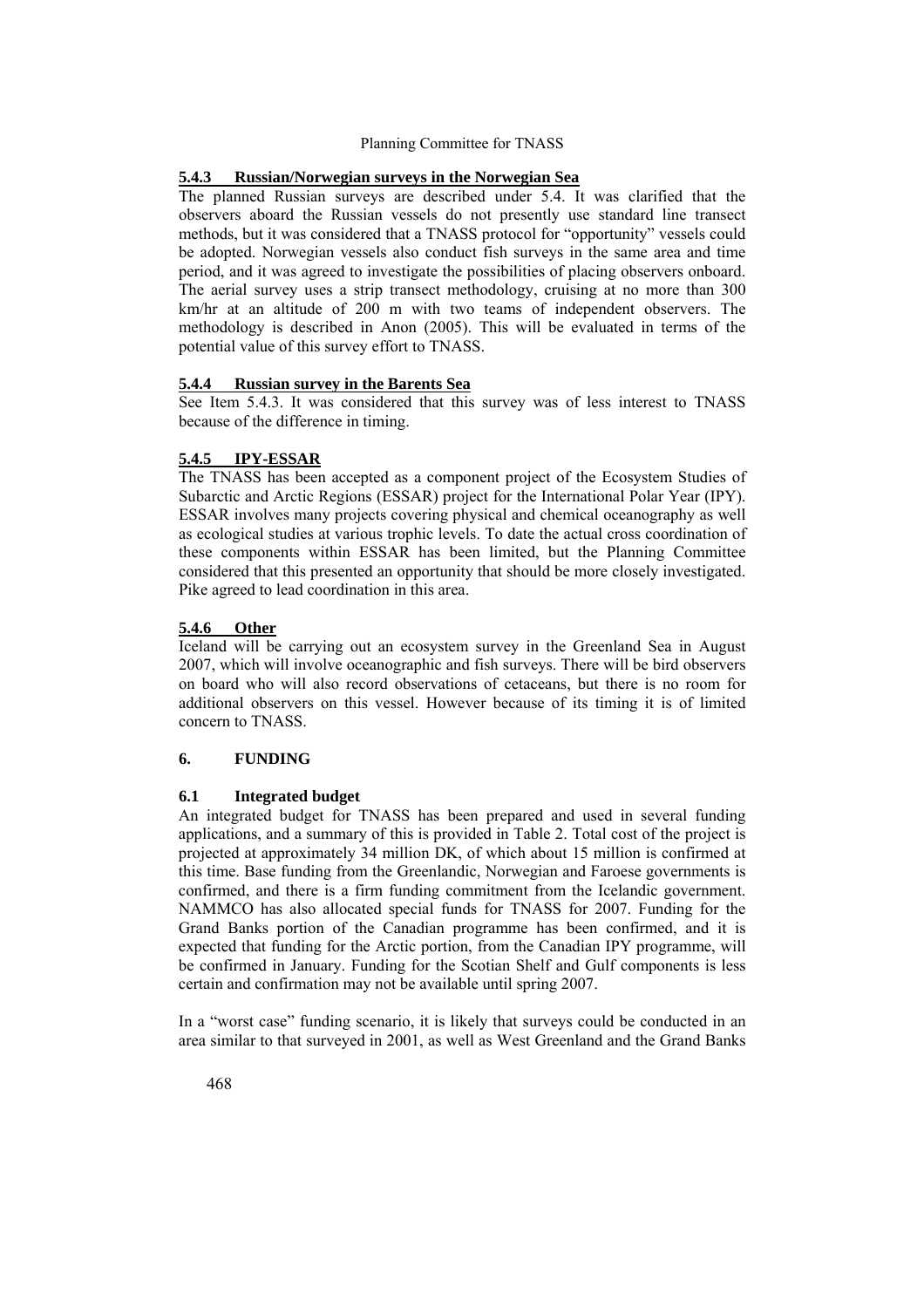region of Canada. In addition, the associated CODA, MAR-ECO, ICES Redfish and US surveys will likely go ahead irrespective of TNASS. Coordination and public outreach activities would proceed at a lower level than presently planned, and would be funded primarily by NAMMCO and national governments. In such a scenario the analyses planned for 2007/8 would proceed more slowly, mainly under national funding, and would therefore be less integrated in nature.

# **6.2 External funding proposals**

# **6.2.1 Nordic Council**

An application for funding was sent to the Nordic Council in the second quarter of 2006 and initially rejected. A revised application totalling 1.7 million DKK over two years (07/8) has been submitted to support activities related to survey coordination, planning and post-survey meetings, cooperative analytical work, including provision of external expertise, support for Russian observers and dissemination of information to the public. A response to this application is expected by mid January 2007.

# **6.2.2 NORA**

A total of 830,000 DKK (730 in 2007 and 100 in 2008) has been sought from the Nordisk Atlantsamarbejde to fund "Sub-project 1", the operation of "platform of opportunity" surveys in areas adjacent to the main TNASS survey area. This will cover costs related to placing two observers on each of four ships, including wages, equipment, travel, data preparation and analysis. While the main targets of this application were the MAR-ECO and International Redfish Surveys, there may be other opportunities, such as the Norwegian mackerel survey, if these prove unfeasible. A response to this application is expected by mid December 2006.

#### **6.2.3 Beckett Fund and JL Fund**

Similar funding requests totaling 2,110 kDKK have been submitted to these Danish private funds, to support "Sub-project 2", the passive acoustic survey. The main cost is the equipment since the observers from the visual survey will deploy, monitor and operate the acoustic equipment. A secondary cost is related to the data preparation and analysis (which is very time consuming), as well as the reporting of the results, projected to take 12 months for two persons. The budget is presently based on equipping 12 vessels, 6 TNASS vessels and 6 vessels from three fishery surveys. A response to this request is expected in December 2006. It was noted that timing was critical here as the equipment will have to be ordered by the end of January if it is to be completed on time. Consideration should also be given to the prioritization of this equipment should partial funding be received.

# **6.2.4 What next?**

As the main work of drafting funding proposals for these activities has been completed, it would be relatively easy to submit them to other potential supporters, including possibly industry. Members were requested to seek out external funding opportunities using any contacts they might have. However it was noted that it may be too late to seek funding from most sources for a project in summer 2007.

#### **7. SURVEY DESIGN**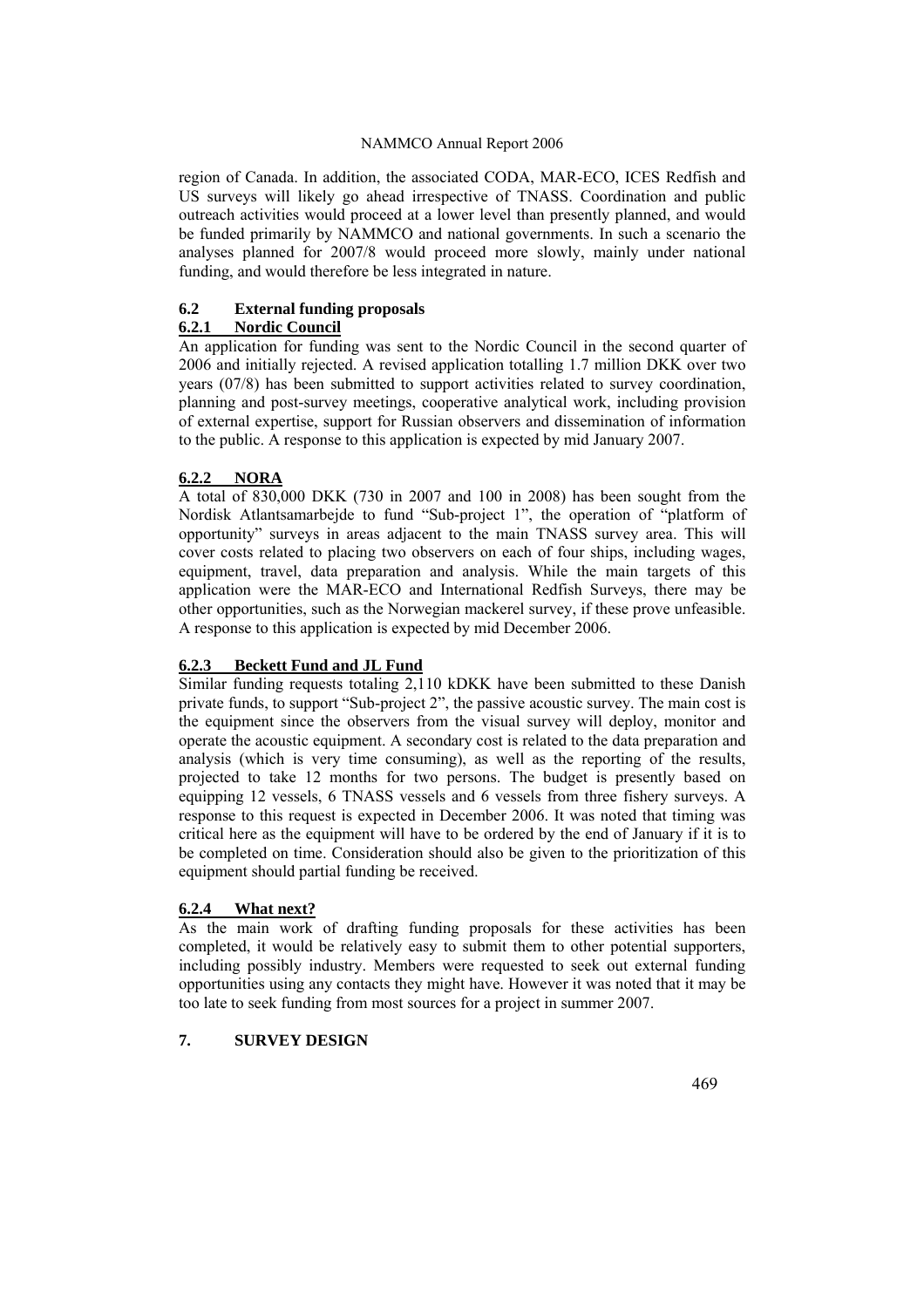#### **7.1 Survey design issues**

#### **General**

SC/14/TNASS/16 discussed strategies for creating good designs given the constraints inherent in many shipboard surveys of cetaceans: severely limited ship time and complex topography. Good survey design is essential for obtaining reliable results using standard (design based) analytical methods. Even for more complex (model based) analytical methods, a good survey design is very helpful. While it is difficult to optimise a survey design for multi-species surveys in which different species have very different distributions, there are some general rules of thumb for deciding what constitutes good survey design. A 'good' design is one (a) that employs randomization in laying out transects; (b) that is stratified if density of target species is known to vary on a large scale; (c) where each location within a stratum has an equal probability of being surveyed (equal coverage probability); (d) that produces at least 10-20 transects per stratum; (e) that, given the previous points, gives maximum efficiency per unit effort – for example by minimizing time spent travelling between survey lines (offeffort time). The use of computer software, such as the programme Distance, to create designs and compare their properties using simulation, was advocated, and an example of survey design, a multi-species survey of cetaceans in coastal British Columbia, Canada was presented. The design uses an equally spaced zig-zag configuration of transects in more open strata combined with sub-stratification to minimize off-effort time. In the highly convex inshore stratum, a systematic cluster sampling algorithm was used. Within the selected clusters a systematic parallel line layout to ensure equal coverage probability in the long, narrow fjords was developed.

The Planning Committee endorsed the approach of using automated design within DISTANCE to develop "design unbiased" track layouts for all strata. The level of coverage within each stratum will depend on the expected density of target species and the level of funding available. In many cases the latter is not yet known so design cannot proceed as yet. One confounding factor includes the need for the survey 'design axis' (the long axis used to orient the transects) to address issues of migrating animals, such that the survey does not progress only in the same direction as the direction of animal migration. A Working Group on shipboard survey design was established to develop appropriate designs for each block, after decisions have been made about funding, permits, survey effort to be allocated, and survey boundaries. The Working Group will also investigate the possibility of changing the design of the redfish survey with regard to the point above. Membership is Pike (Chair), Donovan, Hammond, Lawson, Mikkelsen, Palka, Simon, Víkingsson, Williams and Øien.

## **Harbour porpoise**

The harbour porpoise is a target species for Iceland, and probably should be for Greenland, considering that there is a substantial directed harvest in Greenland and substantial by-catch in Iceland. In 2005, the NAMMCO Scientific Committee noted that estimates of abundance of harbour porpoises were required for these and other areas (NAMMCO 2006). Harbour porpoises probably have a more inshore distribution than minke whales in these areas, and may occur within the fjords. Therefore, if the harbour porpoise is to be a target species, some change in survey design may be required for both areas. Consideration should be given to allocating more effort to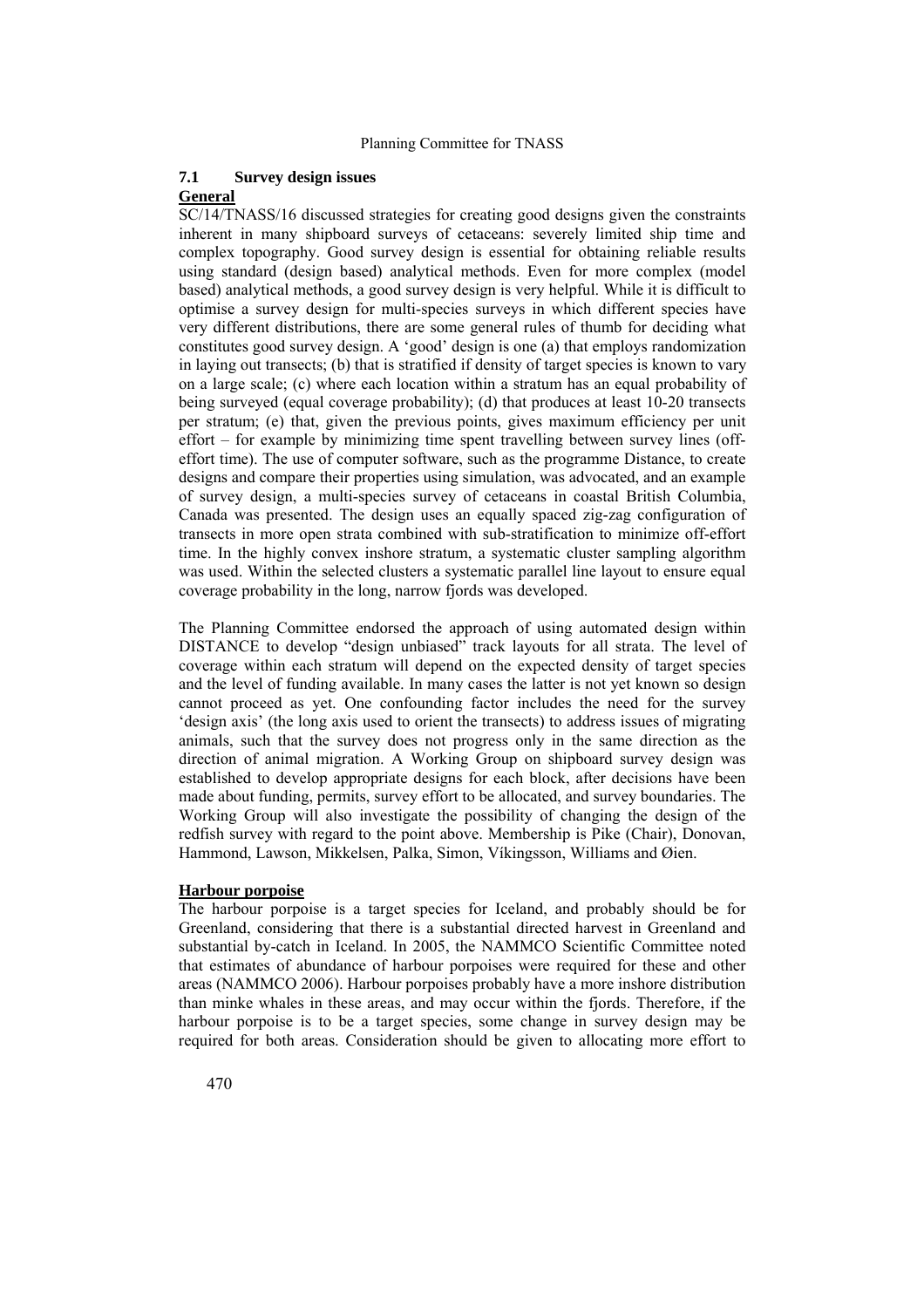inshore areas, especially fjords. While this may cost more flying time, it may not increase the total duration of the survey. Fjords could be surveyed on days when conditions farther offshore were unsuitable, utilizing time that would otherwise be spent on standby. A possible approach is to maintain the existing design for Iceland, and develop a "secondary" design concentrating effort in fjords and areas where harbour porpoise density is expected to be high. The secondary transects could be flown on an opportunistic basis. The same could be done for Greenland, but there, the fjord areas are so extensive that a great amount of extra effort would be required to cover them adequately. An alternate approach would be to fly only a few fjords on an experimental basis, or adopt the approach using "Primary Sampling Units" outlined in SC/14/TNASS/16.

The Planning Committee agreed that a secondary fjord stratum should be developed for Iceland waters to be surveyed on a pilot/opportunistic basis, without substantially compromising the efficiency of the survey for minke whales.

#### **7.2 Approaches to stratification**

It was noted that the Working Group on shipboard survey design should examine information from previous surveys (especially NASS) to assess whether the proposed survey design blocks (SC/14/TNASS/14, Figure 1) are appropriately drawn. It was agreed that the Working Group should discuss stratification, allocation of effort by stratum and the design of survey transects (Items 7.3-7.5) after it is known how much survey effort each country can contribute to the overall survey.

# **8. FIELD METHODS**

# **8.1 Dedicated ship surveys**

# **8.1.1 Review of SCANS-II and US methods**

Hammond summarised the data collection methods used on the SCANS-II surveys in 2005. Surveys were in standard BT mode on all seven vessels. On the primary platform, there were two observers searching with the naked eye. Angles were recorded from angle boards and each observer had a measuring stick for estimating radial distance. On the tracker platform there were four scientists: two observers (one searching with "bigeve" binoculars, the other with pole-mounted  $7\times50$ s), a duplicate identifier and a data recorder, who was in contact with the observers on the primary platform. Distance was measured via a video camera mounted on the "big-eyes". Angle was measured via a webcam attached to the underside of the "big-eyes", taking images of lines on the deck. Each observer on each platform had a sighting/resighting button that when pressed relayed a time stamp to the data collection computer and started the audio recordings. On the tracker platform, the button also started the video camera and webcam. Details of the equipment and protocols are given in the SCANS-II shipboard observer handbook.

The equipment and protocol generally worked very well. The webcam gave excellent angle data and video estimates of distance were obtained for between 40-50% of sightings. The electronics generally worked well but some cables had to be replaced during the survey.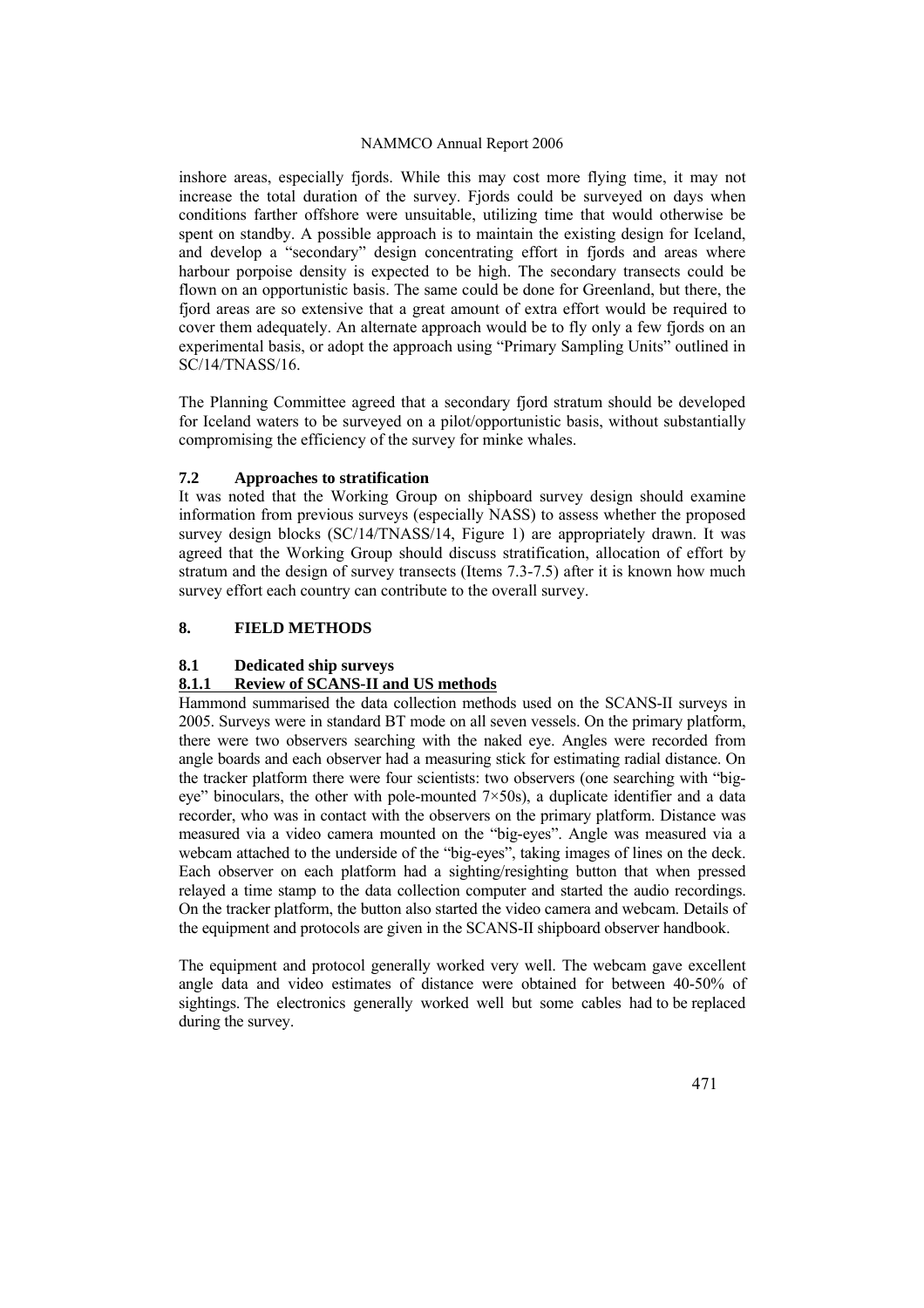Palka described the methods used in the US North Atlantic surveys. US surveys use two symmetrical sighting teams, with each team comprising 4 people of whom 3 were oneffort at a time. Of the three people, two used high powered binoculars, while one person surveyed by eye and recorded the data from all three team members. Duplicate sightings were determined after the survey using information on the timing of the sighting, position relative to the ship, and swim direction. To more easily determine which sightings were duplicates, observers were encouraged to record more than one location of each sighting, particularly for those sightings that were far from the ship and/or changed swim directions. More details of the data collection methods can be found in Palka (2006). To account for reactive movements, possible heterogeneities and *g(0)*, methods described in Palka and Hammond (2001) were used to determine if there was evidence of responsive movement and if so, to correct the estimates. If there was no evidence of responsive movements then the data were analyzed using the direct duplicate with covariate method (Palka 2005a).

#### **8.1.2 Survey mode**

There was considerable discussion about the most appropriate method(s) to use on the dedicated vessels. Dedicated vessels included the Icelandic redfish vessel as well as the two Icelandic vessels and the Faroese vessel. Factors taken into account in the discussion included area, target species, analytical approaches, problems encountered on previous surveys, practical arrangements, cost etc. In conclusion, it was agreed that all vessels would follow the same survey mode and use the same equipment and protocols to the extent possible; there is less flexibility on the redfish survey.

It was agreed that the primary searching mode should be BT mode with high powered binoculars (choice of "big-eyes" or "little-eyes" would be left to the sub-group identified below) for the tracking platform. For the target species, where possible, tracking would be attempted until the animals were estimated to come abeam. Under poor conditions (*e.g*. heavy swell, Beaufort 5 or more), tracking will cease and if searching continues it will be in one-way IO mode. The detailed protocol will be developed by a sub-group on shipboard protocols comprising Desportes, Gunnlaugsson, Hammond, Palka and Víkingsson. That group will also consider aspects such as school size estimation, delayed closure, how to revise the survey design in response to the ice edge etc. The personnel requirements will be for 8 observers per vessel. The choice of observers is discussed under Item 9.

#### **8.1.3 Data collection procedures**

It was agreed that the data collection procedures followed on SCANS-II will be used. This includes:

- Webcam for the tracking platform to record angles (and investigation of an electronic system for the primary platform);
- Video measurement of distance for the tracking platform;
- Electronic data entry.

Practical aspects of this are considered further under Item 8.1.5.

#### **8.1.4 Calibration experiments**

The need for angle/distance experiments for the primary observers was agreed. Details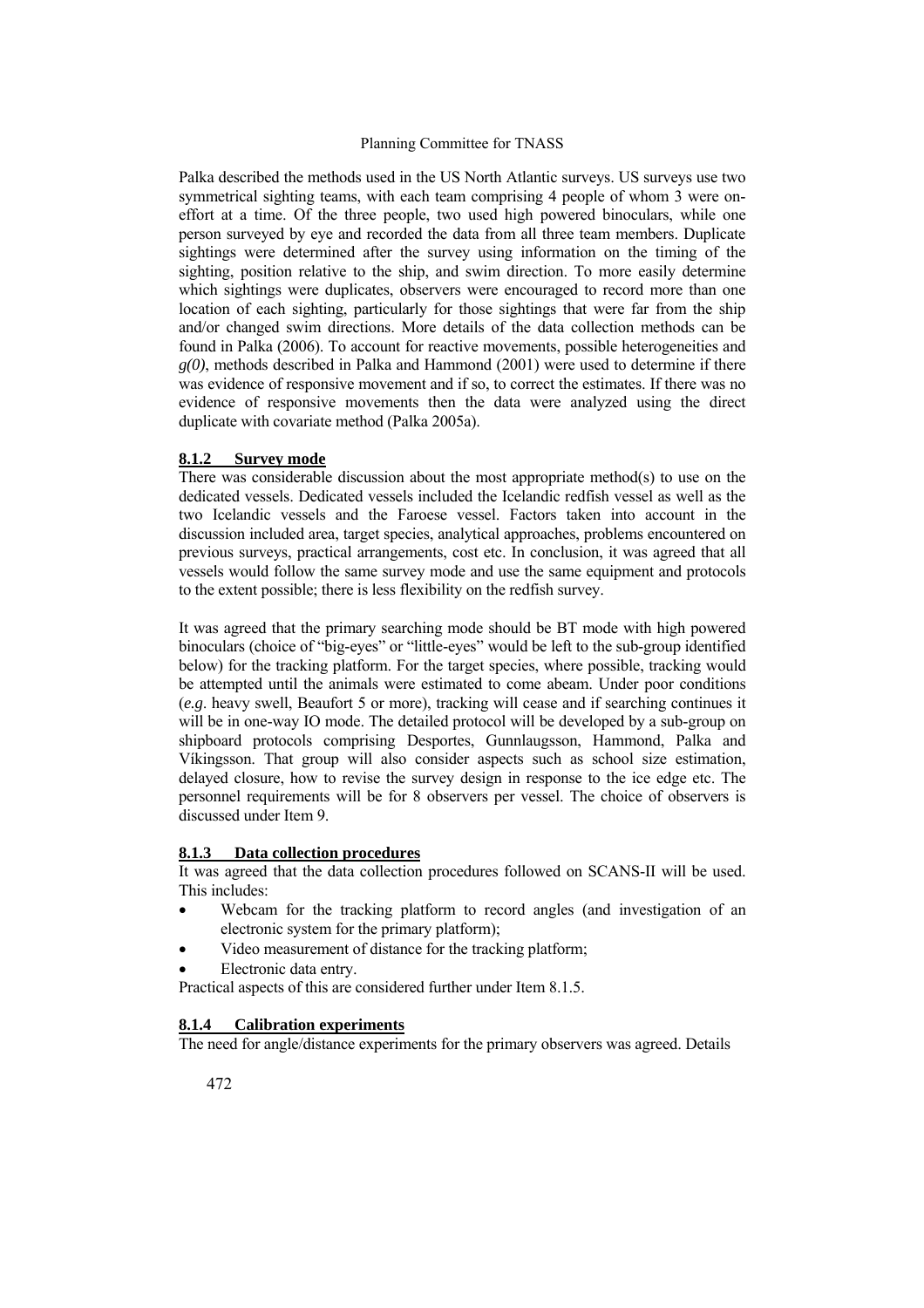will be determined by the sub-group on shipboard protocols. For the trackers, visual distance estimates will be calibrated using a factor based on a comparison of the video distance measurement and reticule readings.

# **8.1.5 Equipment**

Equipment needs are dictated by the decisions taken above with respect to protocols. It was agreed that given the relative complexity of the system, it is essential to contract out the acquiring and installation of the equipment, as well as training, to experienced personnel. It is important to carry spares (especially of cables) and consideration should be given to the use of Toughbook computers [\(www.panasonic.com\)](http://www.panasonic.com/). Questions of training are discussed further below under Item 9.2.1.

# **8.2 Opportunistic ship surveys**

# **8.2.1 Advances in monitoring methods from SCANS-II**

Hammond summarised the work being undertaken in the SCANS-II project related to using relative abundance data to monitor changes in abundance that will be used to help inform recommendations for best practice in monitoring cetacean populations in the periods between major absolute abundance surveys such as SCANS and NASS. This focussed on acoustic data and visual data collected by seabird observers both of which have monitoring potential if used on ships of opportunity.

Each of the seven SCANS-II survey ships towed hydrophones 200m behind the vessel that recorded high frequency clicks and lower frequency whistles. Acoustic data were stored digitally on computers running programmes Logger, RainbowClick and Whistle. Analysis identified harbour porpoise clicks and estimated perpendicular distance for tracks of clicks so that acoustic detection rates could be calculated. Information of ship noise was also collected and correlated with detection rate.

Each ship (except one) carried one or more seabird observers who also collected cetacean data independently, which were used to calculate harbour porpoise detection rates.

Acoustic and seabird observer detection rates will be regressed on BT estimates of absolute abundance; the variability accounted for by the relationship is a measure of how well each method is able to reflect true abundance. This variability can be incorporated into a power calculation to determine the relative power of each method to detect a trend in abundance of a given size over a given period. Information on the cost of each method will then give an indication of the relative cost to achieve a given power to detect a given trend. This comparison will be helpful when recommendations are considered.

# **8.2.2 Survey mode, data collection procedures, calibration experiments and equipment**

The Planning Committee agreed that to the extent possible, the methods, data collection procedures and equipment to be used by observers on vessels of opportunity should be the same as those for the primary platform on dedicated vessels. It was agreed that wherever possible, at least two observers are present; if a choice has to be made between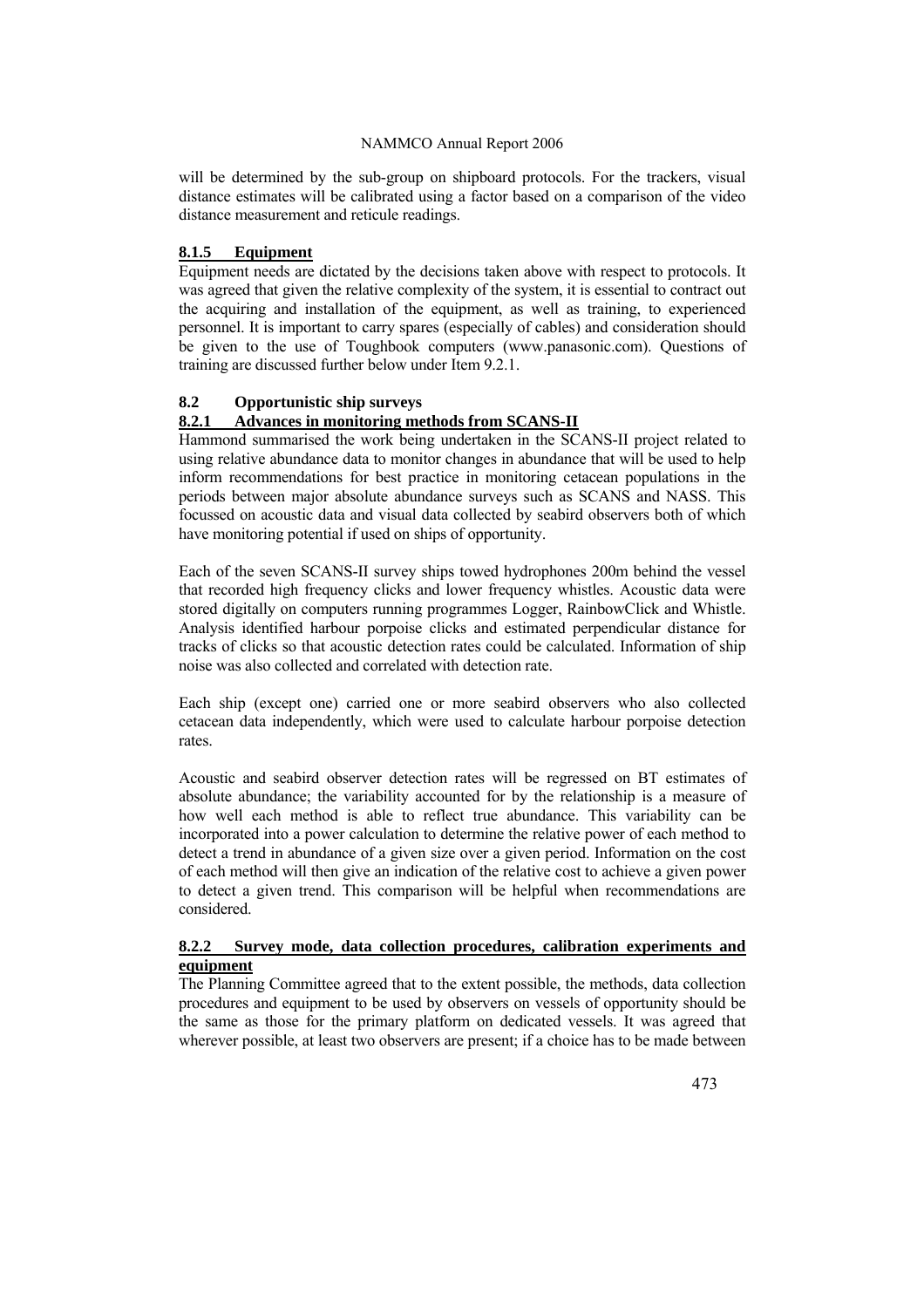one observer on two vessels and two observers on one vessel the latter is to be preferred. A protocol will be determined by the sub-group on shipboard protocols; recognising that this may need to be tailored to the particular conditions related to each vessel. Desportes agreed to liaise with the proponents of the platform of opportunity surveys on this issue.

#### **8.3 Acoustic survey 8.3.1 State of the art**

Methods to collect, identify and analyse harbour porpoise and sperm whale echolocation clicks are well advanced. For harbour porpoises, detection rate and distance of click trains from the trackline can be estimated as described under Item 8.2.1. For sperm whales, there are methods to estimate absolute abundance (Leaper *et al.* 1992). Methods of analysis for other species are less well advanced. There is ongoing work on bottlenose whale clicks (*e.g.* Hooker and Whitehead 2002). Methods to analyse delphinid whistles are less well advanced. There are plans to use SCANS-II visual and acoustic data to investigate methods to distinguish among whistles from different dolphin species. Whistles are produced in a behavioural context and the relationship between vocalisation rate and abundance is unknown.

# **8.3.2 Equipment and data collection**

The Planning Committee noted that there is a funding request in for the acoustic programme. SMRU is a partner in this work and will be responsible for ensuring that the appropriate equipment (and manuals) is present on at least the dedicated TNASS vessels (apart from Norwegian vessels that may operate in Russian waters, because of permit problems). Even if the funding request is not granted, it is anticipated that the Faroese vessel will deploy acoustic equipment. The CODA vessels will all deploy acoustic equipment. Iceland will investigate the possibility of buying acoustic equipment if the funding request fails.

# **8.4 Dedicated cetacean aerial surveys**

# **8.4.1 Review of previous methods used**

Hammond summarised the aerial survey methods used on the SCANS-II survey. In 1994, the SCANS aerial surveys used two aircraft flying in tandem and a probabilistic method was used to account for animals missed on the trackline in the estimation of effective strip half width (*esw*) for the harbour porpoise. On SCANS-II in 2005, a modified 'circle back' or 'racetrack' method was used, in which a single aircraft circles back and resurveys a section of track line following a sighting. Robust estimation of *esw* requires a sufficient number of circles to be flown; the number depends on the detection probability of the species. For harbour porpoises, which have a low detection probability, the desired number of circles was determined by simulation to be about 60 (check) and 90 were achieved by the three aircraft.

Circles were not flown for species other than harbour porpoise. Information on availability bias from other sources was used to correct minke whale and bottlenose dolphin estimates. For common dolphin, striped dolphin and white-beaked dolphin, an availability bias correction from striped dolphin data was used. Estimates for species other than harbour porpoise were not corrected for perception bias but this was considered not to be large for dolphins.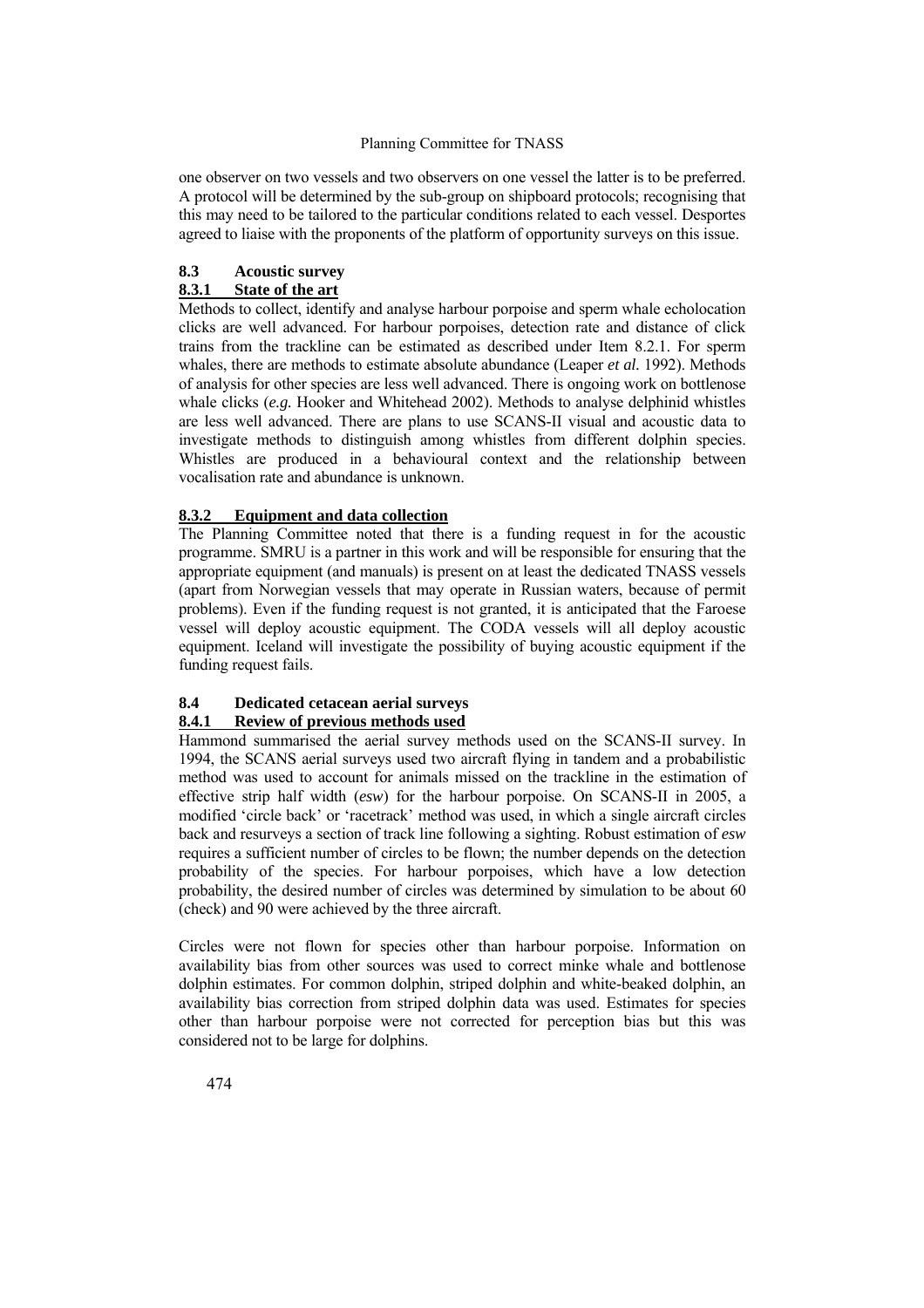In US waters, aerial surveys are flown in a Twin Otter with two large bubble windows and a belly window at 600 feet at 110 knots. Five scientists were employed: two searched through the bubble windows, one searched through a belly window, the fourth was a data recorder and the fifth was at rest. The racetrack data collection method and the VOR data entry programme developed by Hiby (1999) was used. In addition, GPS and sea surface temperature data were collected. Two external key pads were also connected to the data entry programme, where the keyboards were held by the bubble window observers and when a sighting passed perpendicular to the observer, a key on the external keyboard was depressed which then automatically recorded the time and side the observer was on. One difference from the traditional racetrack method was that the circling back procedure was used for any species that was found in a group of 5 animals or less and not seen again within 30 seconds of the time of the sighting that initiated the circle-back. This has allowed an estimation of  $g(0)$  for species groups, i.e., harbour porpoises, dolphins, and whales (Palka 2005b). In addition, the VOR programmes have been used to determine duplicate sightings and the direct duplicate with covariate method was used to estimate *g(0)* and abundance (Palka 2005b).

In both Iceland and Greenland, the predominant approach has been to use cue-counting for minke and fin whales. The protocol has evolved over the years but is based on that originally described in Donovan and Gunnlaugsson (1989). SC/10/AE/12 and SC/14/TNASS/O/3 provide a critique and some suggestions for improvements for the aerial surveys.

#### **8.4.2 Survey mode, data collection procedures and equipment**

It was agreed that a sub-group on aerial survey protocols would be established (comprising, Donovan, Pike, Witting, Palka, Lawson, Simon) the remit of which is to include data collection methods and equipment. It was agreed that the while data would be collected in such a way to enable a variety of analytical approaches to be used (e.g. cue counting, and standard line transect, and, if possible 'racetrack',), cue counting will be the primary method for obtaining abundance estimates for minke and fin whales.

Given the priority to be accorded to obtaining abundance estimates for harbour porpoises off Iceland, it was agreed that the available information be evaluated by the sub-group to determine whether it will be possible to obtain suitably precise estimates of minke whale abundance if the survey is flown at 600 feet. This is the optimum height for harbour porpoise surveys and one that will best allow use of SCANS-II estimates of animals missed on the trackline, in the likely event that employing the racetrack method in Iceland may result in the loss of too much effort. The relatively high density of minke whales in Icelandic waters means that precise estimates of abundance can be expected from surveys flown at 600 ft. The very low densities expected of minke and fin whales off West Greenland preclude flying at 600 feet as this will compromise the ability to obtain an abundance estimate. Hammond and Donovan will consult with Hiby and Borchers about the possibility of using cue counting for harbour porpoises (and investigate whether it is possible to use data from SCANS and SCANS-II to evaluate this).

Issues relating to choice of observers are dealt with under Item 9.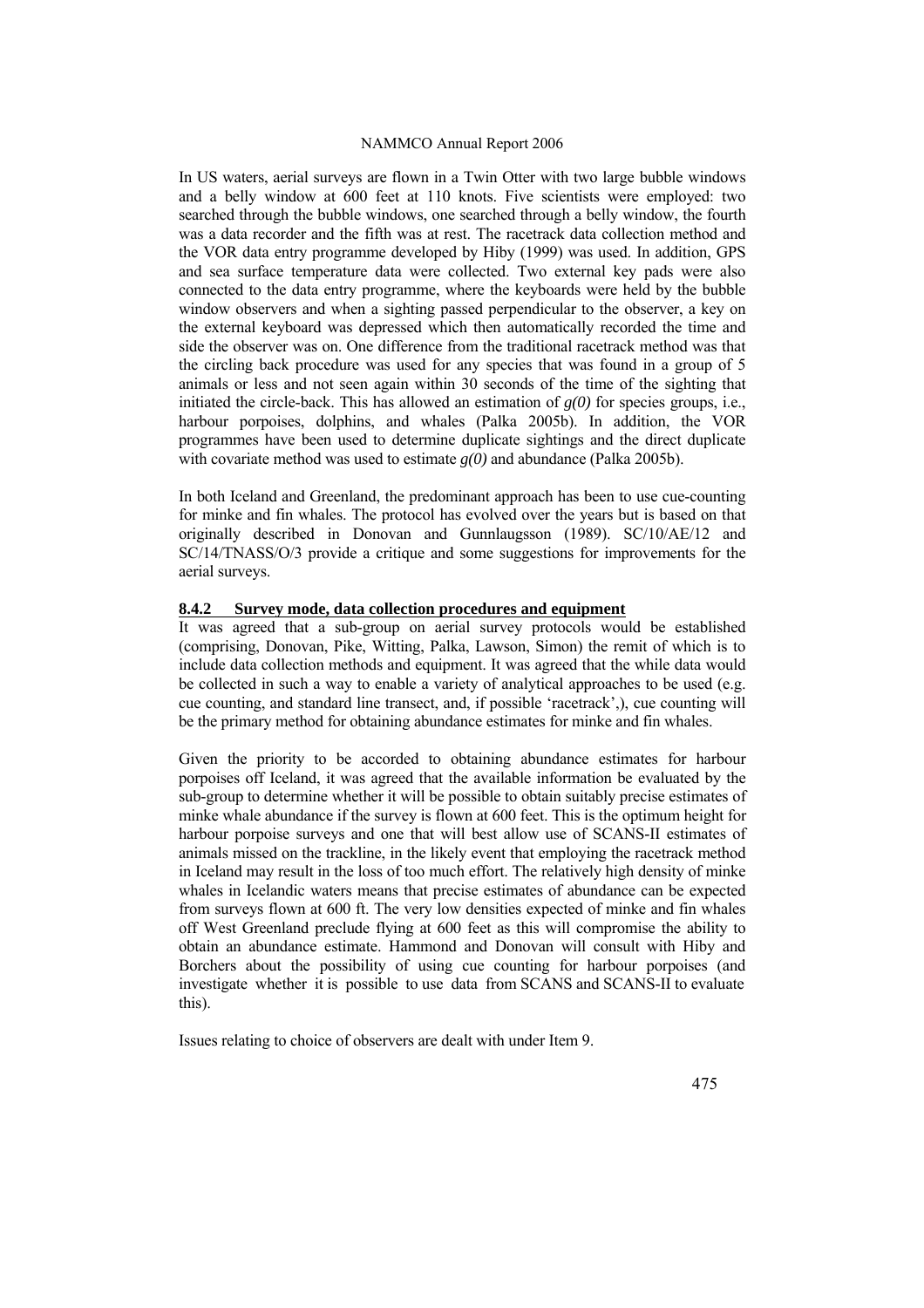## **8.5 Collection of ancillary data**

The Planning Committee noted that the collection of appropriate effort, weather and behavioural data will be dealt with by the relevant sub-groups on protocols. It therefore limited its discussion to additional environmental data that might be collected without compromising survey effort. It agreed that all of the dedicated planes should be equipped with temperature probes (as already used on the US and Canadian planes); these cost CAN\$2,200 and automatically record sea surface temperature at 300 millisecond intervals.

Considerable environmental data are collected remotely from the Russian ecosystem programme planes. The practicality of installing any such equipment on the dedicated planes will be evaluated by the sub-group on aerial survey protocols after receiving additional information to be provided by Zabavnikov.

The possibility of installing high resolution digital video or still cameras to record a narrow strip directly under the planes was considered. It has the possibility of providing information on animals missed on the trackline and may be additionally valuable for harbour porpoise studies in West Greenland where the survey height will not be optimum for visual observers to see harbour porpoises. The Planning Committee agreed that this showed some promise but noted that it was not necessary for abundance estimates to be obtained from the aerial surveys. Before making any recommendation for installation of such cameras, it agreed that it would be necessary to test the efficacy of the approach by appropriate experiment. However, it also noted that this does not preclude countries voluntarily installing such equipment should they so wish.

#### **8.6 Biopsy and tagging**

The Planning Committee noted that at present there were no plans to carry out telemetry work from any of the vessels, although such plans may be developed. It recommended that each vessel with appropriate expertise carry equipment such that opportunistic biopsy and/or photo-identification work could be undertaken at the Cruise Leader's discretion such that the visual survey component was not compromised. The Cruise Leader would be aided in such decisions by countries providing advice on the origin of existing biopsy samples for each species and where data gaps may exist that had potential management significance with respect to stock structure.

#### **9. OBSERVERS**

# **9.1 Selection**

# **Aerial surveys**

If possible experienced observers should be used on all surveys. This is particularly important for Greenland as sightings are relatively rare so there is no opportunity for in-flight training. For Iceland, it was also considered important to have at least one observer who was experienced with harbour porpoise surveys. It was also recommended that a "relief" observer be employed for each survey. This observer could step in in case of illness, and otherwise transcribe data from the surveys in a timely manner. This was considered very important in order to provide timely feedback to the observers to correct any problems that might arise.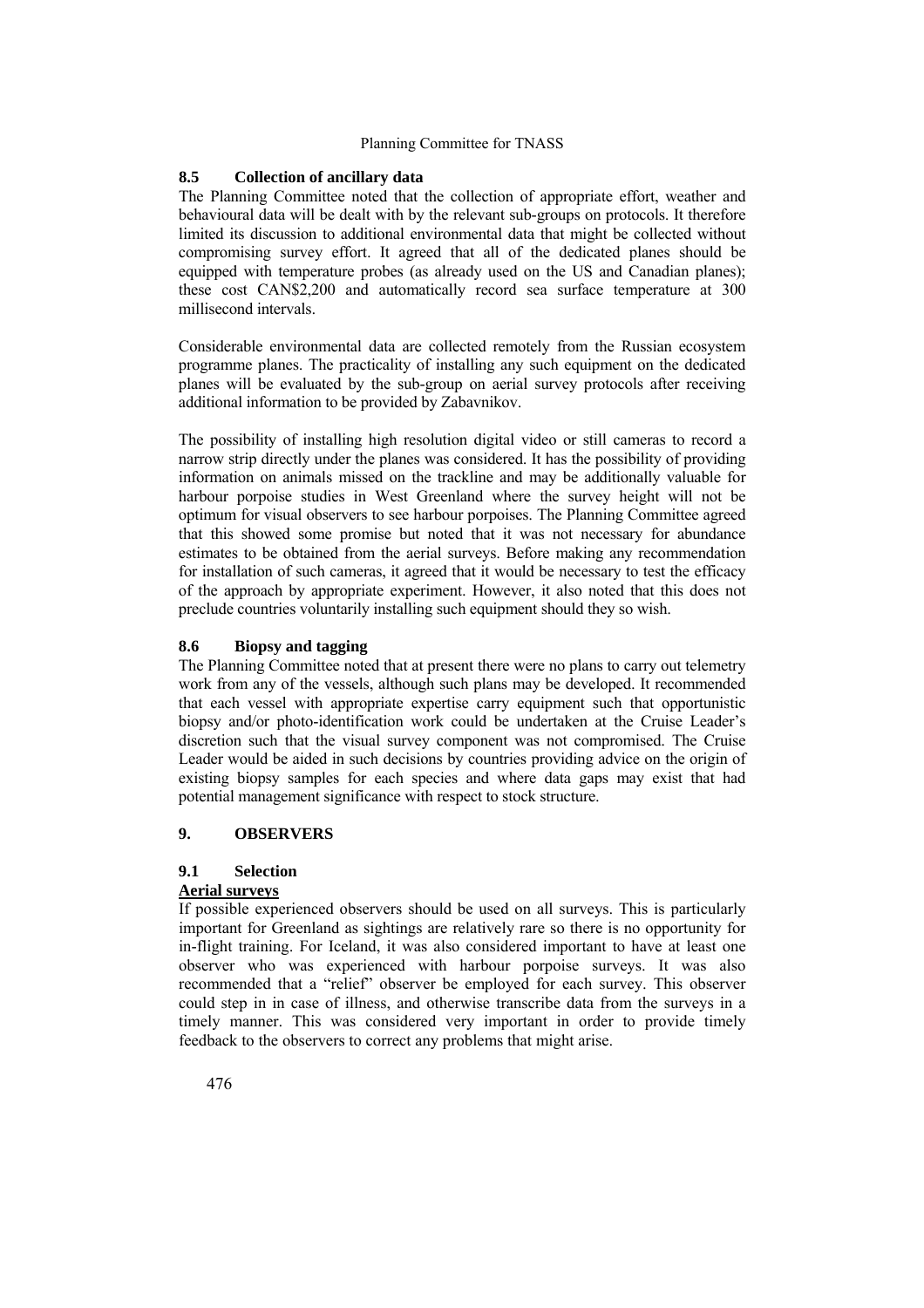Greenland will aim to select observers with experience from previous minke whale surveys and to conduct training in Iceland if necessary. Some experienced observers are available in Iceland, and every effort will be made to obtain the services of an experienced harbour porpoise observer for the survey. Canada and the USA have a core group of experienced observers and these will be used in their surveys.

#### **Ship surveys**

Given that equipment, survey modes and protocols will be similar to those used on SCANS-II, it was recommended that at least one observer experienced with SCANS tracking methods be employed on all vessels. Otherwise observers will be selected separately by each jurisdiction.

# **9.2 Training**

#### **9.2.1 Shipboard**

It was considered unlikely that funds would be found to conduct a full shipboard training survey. Training of cruise leaders will be conducted at a meeting in advance of the survey. It was recommended to allocate some time for each vessel at the beginning of the survey to conduct onboard training. Training will be conducted by the cruise leader in cooperation with the experienced tracker, subject to the common survey protocol, which will be provided well in advance of the survey. Øien volunteered to assemble a training DVD illustrating survey equipment, techniques and common sighting situations.

#### **9.2.2 Aerial**

Both ground and in-flight training is required for aerial observers, even as a refresher for experienced observers. Given that high densities of minke whales are generally found in Faxafloi Bay close to Reykjavik, this is a particularly convenient place to conduct in-flight training. A minimum of 5 hours of plane time should be allocated to training.

# **9.2.3 Acoustic**

As in SCANS-II, one observer will be responsible for the deployment and operation of the acoustic array on each vessel. This was considered a relatively easy task, although some training is required. Provision for this training will be decided upon once funding for the acoustic survey is certain.

## **10. TASKS TO BE COMPLETED**

|                | What                                                           | Who                | When     |
|----------------|----------------------------------------------------------------|--------------------|----------|
| $\mathbf{1}$   | survey design, including Design WG<br>Develop                  |                    | 1 Mar    |
|                | stratification, effort allocation and transects.               |                    | 2007     |
| 2              | Shipboard survey protocol, including for Ship Protocol WG      |                    | 1 Mar    |
|                | opportunistic ships.                                           |                    | 2007     |
| $\mathcal{E}$  | Aerial survey protocol.                                        | Aerial Protocol WG | 1 Mar    |
|                |                                                                |                    | 2007     |
| $\overline{4}$ | Assess suitability of Russian aerial survey Aerial protocol WG |                    | Jan 2007 |
|                | effort for inclusion in TNASS.                                 |                    |          |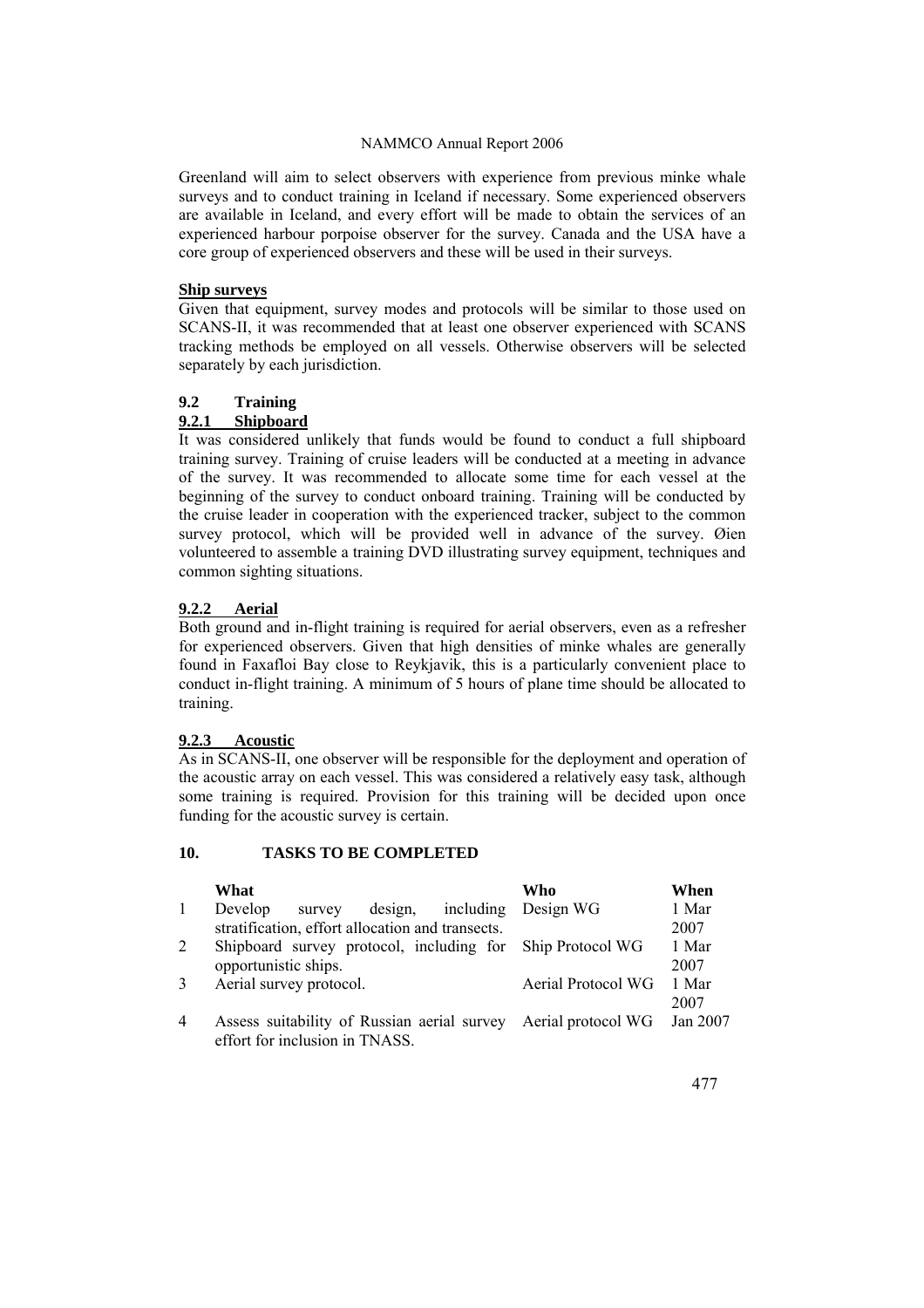| 5  | Consult with experts re. the possibility of Donovan/<br>using cue counting for harbour porpoises Hammond<br>and investigate whether it is possible to use<br>data from SCANS and SCANS-II to<br>evaluate this |                           | Jan 2007  |
|----|---------------------------------------------------------------------------------------------------------------------------------------------------------------------------------------------------------------|---------------------------|-----------|
| 6  | Provide information on specifications of Zabavnikov                                                                                                                                                           |                           | Dec 2006  |
|    | equipment used in Russian aerial surveys.                                                                                                                                                                     |                           |           |
| 7  | Follow up requests for placement of Desportes/Pike                                                                                                                                                            |                           | Dec 2006  |
|    | cetacean observers to MAR-ECO and                                                                                                                                                                             |                           |           |
|    | ICES-Redfish Surveys.                                                                                                                                                                                         |                           |           |
| 8  | Investigate possibility of placing observers                                                                                                                                                                  | Zabaynikov/ <i>Øien</i> / | Dec 2006  |
|    | aboard Russian and Norwegian fishery                                                                                                                                                                          | Pike/Desportes            |           |
|    | survey vessels, Norwegian Sea in July.                                                                                                                                                                        |                           |           |
| 9  | Coordination with IPY-ESSAR.                                                                                                                                                                                  | Pike                      | Ongoing   |
| 10 | Order acoustic equipment (subject)<br>to                                                                                                                                                                      | Desportes/Gillespie       | 1 January |
|    | funding).                                                                                                                                                                                                     |                           | 07        |

#### **11. DISSEMINATION OF RESULTS/PUBLIC RELATIONS**

Funding for the establishment of a website and production of publicity materials has been applied for from the Nordic Council. If successful, an independent web site will be established, and all partners will contribute material. This site will also be reciprocally linked to the CODA and US sites.

#### **12. NEXT MEETING**

Most decisions about funding for the TNASS will be available by the end of January 2007, except for Canada for which information may not be available until April. It was considered feasible for the working groups to finish their work on survey design and survey protocols by the beginning of March. Therefore the next meeting of the Planning Committee will be held in March 2007.

# **13. ADOPTION OF REPORT**

A draft version of the Report, containing all important items agreed upon, was accepted on 19 November 2006. The Chair thanked all members for contributing to what had been a very productive meeting, and noted that a great deal of progress had been made in planning the TNASS and linking it to associated surveys. She considered it very encouraging that a group of nations and jurisdictions with often different political outlooks was able to work cooperatively to plan and execute a project dedicated to the common objective of cetacean conservation. She also thanked the Rapporteurs for their hard labours and the Marine Research Institute for hosting the meeting. The Planning Committee thanked Desportes for her efficient chairing of the meeting.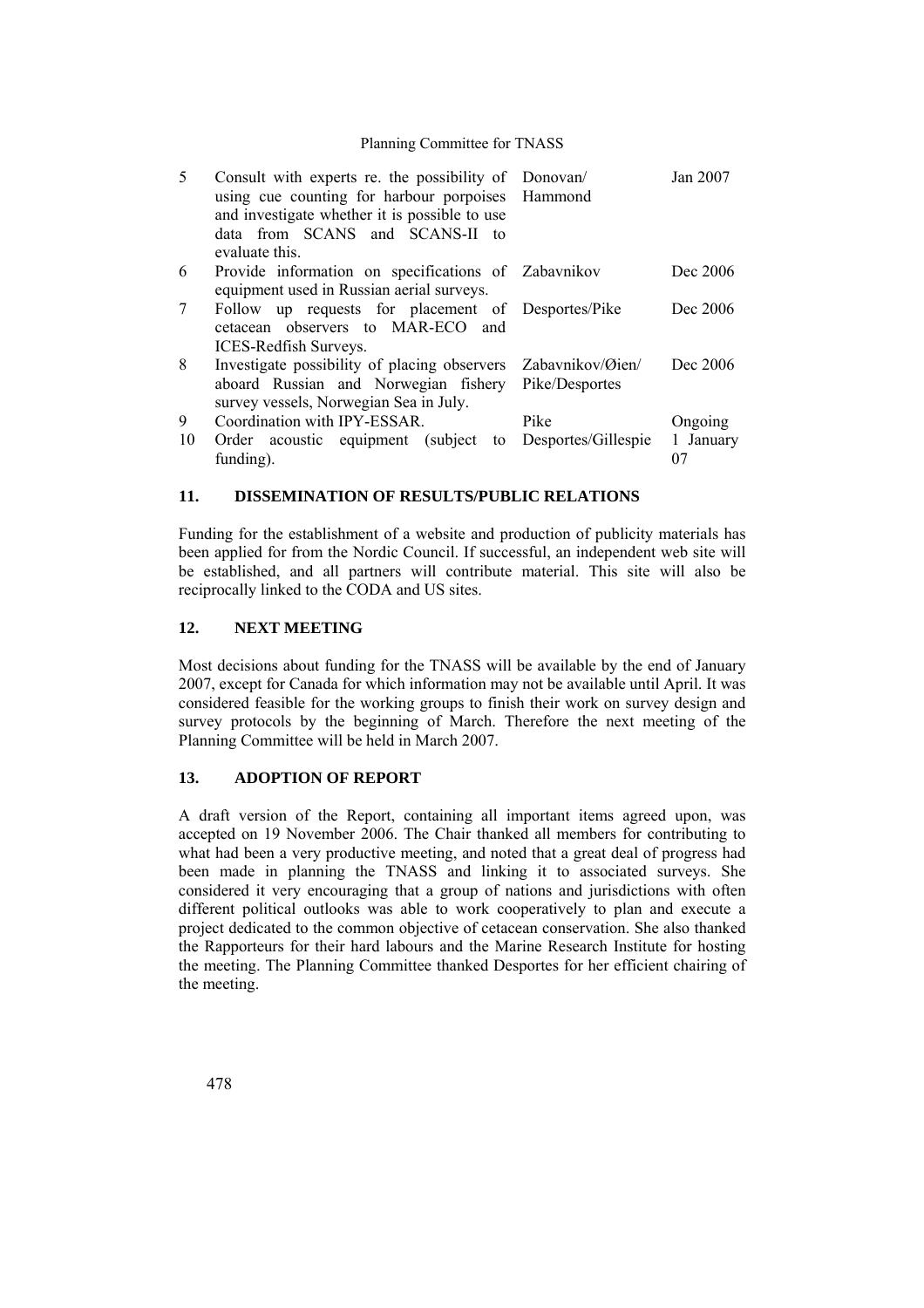#### **REFERENCES**

- Anon. 2005. Survey report from the joint Norwegian/Russian ecosystem survey in the Barents Sea in August-October 2004 (vol.2). IMR/PINRO Joint Report Series, No. 1/2005. ISSN 1502-8828. 82 pp.
- Hiby, L. 1999. The objective identification of duplicate sightings in aerial survey for porpoise. In: *Marine Mammal Survey and Assessment Methods* (eds. G.W. Garner, S.C. Amstrup, J.L. Laake, B.F.J. Manly, L.L. McDonald, and D.G. Robertson). Balkema, Rotterdam, pp. 179-189.
- Hooker, S.K. and Whitehead, H. 2002. Click characteristics of northern bottlenose whales (*Hyperoodon ampullatus*). *Mar. Mam. Sci*. 18:69-80.
- Leaper, R. Gordon, J. and Chappell, O. 1992. The development of practical techniques for surveying sperm whale populations acoustically. *Rep. int. Whal. Commn*. 42:549-560.
- [NAMMCO] North Atlantic Marine Mammal Commission. 2006. Report of the 13<sup>th</sup> Meeting of the Scientific Committee. In: *NAMMCO Annual Report 2005.* NAMMCO, Tromsø, pp. 161-308.
- Palka, D. and Hammond, P. 2001. Accounting for responsive movement in line transect estimates of abundance. *Can. J. Fish. Aquat. Sci.* 58: 777-87.
- Palka, D. 2005a. Shipboard surveys in the Northwest Atlantic: estimation of *g(0)*. In: *Proceedings of the workshop on estimation of g(0) in line-transect surveys of cetaceans*. (ed.s f. Thomsen, F. Ugarte, and PG.H. Evans). Pp. 32-37.
- Palka, D. 2005b. Aerial surveys in the Northwest Atlantic: estimation of *g(0)*. In: *Proceedings of the workshop on estimation of g(0) in line-transect surveys of cetaceans*. (ed.s f. Thomsen, F. Ugarte, and PG.H. Evans). Pp. 12-17.
- Palka, D.L. 2006. Summer abundance estimates of cetaceans in US North Atlantic Navy Operating Areas. U.S. Dep. Commer., Northeast Fish. Sci. Cent. Ref. Doc. 06-03; 41p. Available from: National Marine Fisheries Service, 166 Water Street, Woods Hole, MA 02543-1026.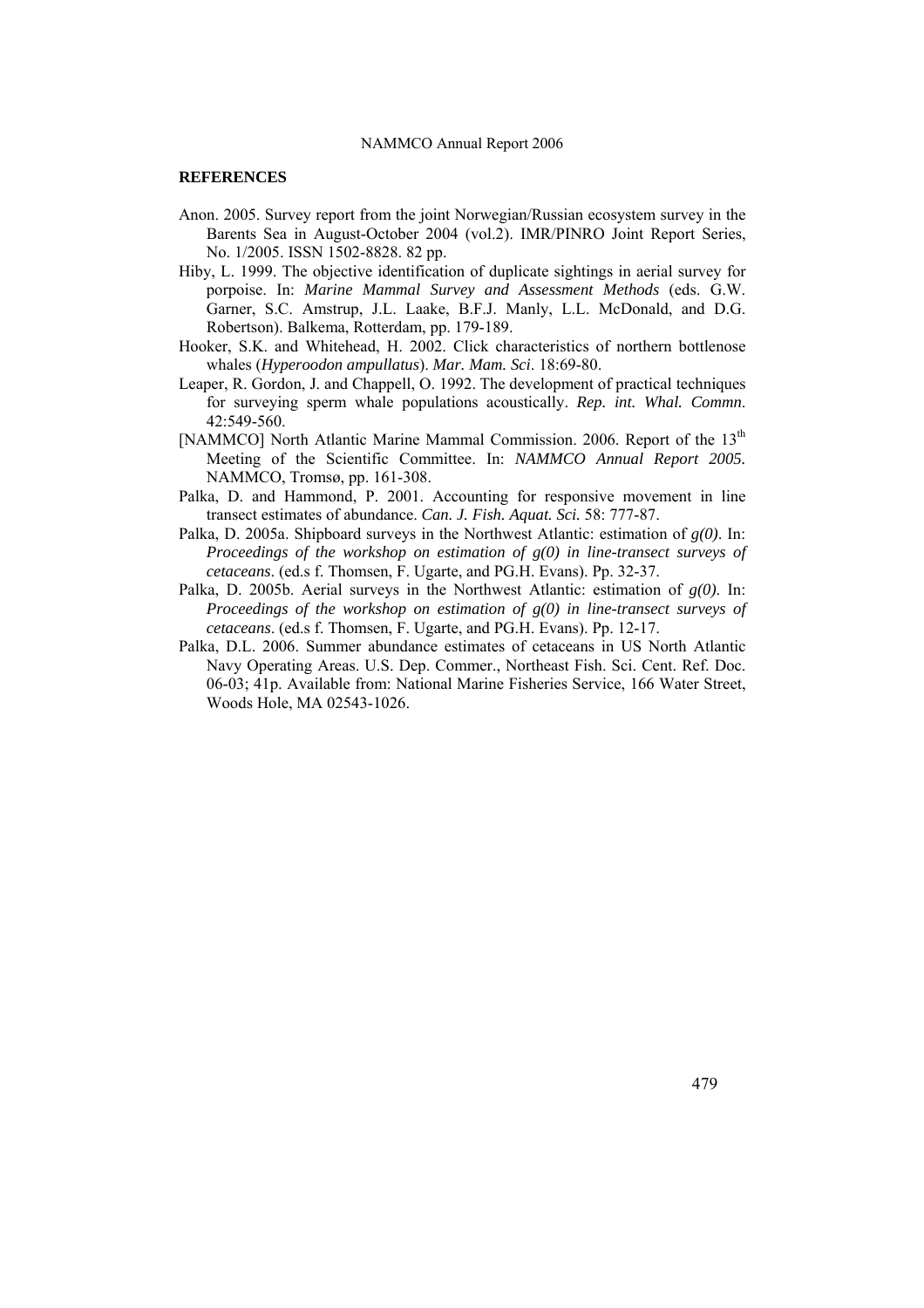| <b>JURIS-</b><br><b>DICTION</b> | <b>PLATFORM</b> | <b>DAYS</b> | IND.<br>PLAT-  | <b>CRUISING</b><br><b>SPEED</b> | <b>RANGE</b><br>(hrs or | ALTI-<br><b>TUDE</b> | WIND-<br><b>OWS</b> | <b>PLATFORM</b><br>HEIGHT (m) | OBS. |
|---------------------------------|-----------------|-------------|----------------|---------------------------------|-------------------------|----------------------|---------------------|-------------------------------|------|
| <b>Main survey</b>              |                 |             | <b>FORM</b>    | (knots)                         | days)                   |                      | (Pairs)             | 2                             |      |
|                                 |                 |             |                |                                 |                         |                      |                     |                               |      |
| Canada                          | Twin Otter 300  | 52          | $\overline{c}$ | 105                             | 5 hrs                   | 600                  | 1                   |                               | 2    |
|                                 | Lockheed        | 3           | $\overline{2}$ | 170                             | $10$ hrs                | 750t                 | 3                   |                               | $6+$ |
|                                 | Arcturus        |             |                |                                 |                         |                      |                     |                               |      |
| Greenland                       | Partenavia or   |             | $\overline{2}$ | 90                              | $5-8$ hrs               | 750                  | 1                   |                               | 3    |
|                                 | Twin Otter      |             |                |                                 |                         |                      |                     |                               |      |
| Iceland                         | Partenavia      | 20          | 2              | 90                              | 8 hrs                   | 600                  | 1                   |                               | 3    |
|                                 | ship 1          | 30          | 2              | 10                              |                         |                      |                     |                               | 8    |
|                                 | ship 2          | 30          | 2              | 10                              |                         |                      |                     |                               | 8    |
|                                 | ship 3          | 30          | 2              | 10                              |                         |                      |                     |                               | 8    |
| Faroes                          | Ship 1          | 28          | $\overline{2}$ | 10                              |                         |                      |                     | 12<br>10.5                    | 8    |
| Norway                          | Ship 1          | 28          | 2              | 10                              |                         |                      |                     |                               | 8    |
|                                 | Ship 2          | 28          | 2              | 10                              |                         |                      |                     |                               | 8    |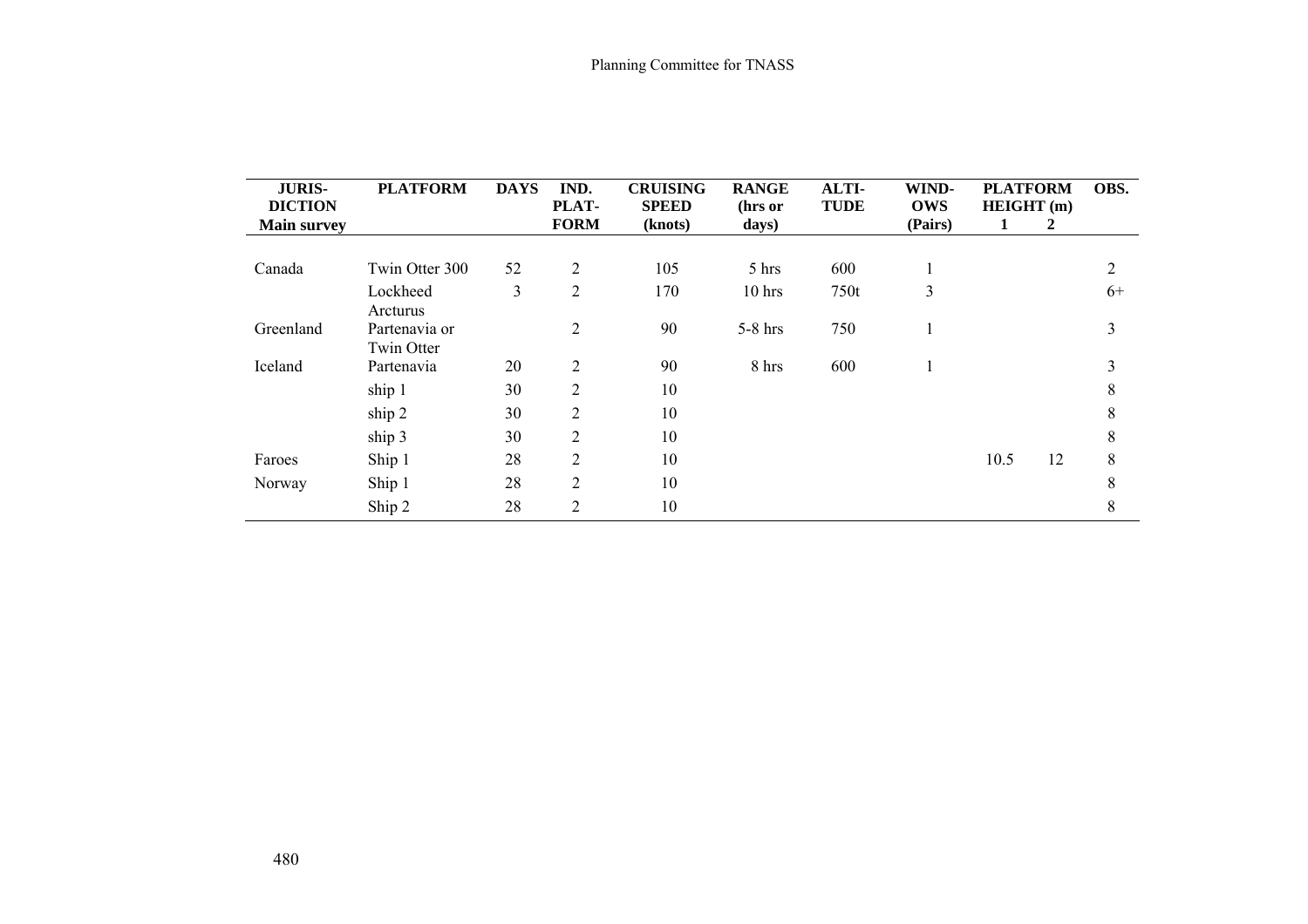| <b>Associated</b><br>surveys |              |            |                |       |       |     |                |      |    |   |
|------------------------------|--------------|------------|----------------|-------|-------|-----|----------------|------|----|---|
| <b>USA</b>                   | Twin Otter   | 30         |                | 100   | 5 hrs | 600 | $1+$ belly     |      |    | 3 |
|                              | R/V Bigelow  | 30         | $\overline{2}$ |       |       |     |                | 11.4 | 15 | 8 |
| <b>CODA</b>                  | Cornide      | 14         | $\overline{2}$ |       |       |     |                |      |    | 8 |
|                              | Investigador | 14         | $\overline{2}$ |       |       |     |                |      |    | 8 |
|                              | Ship 3       | 28         | $\overline{2}$ |       |       |     |                |      |    | 8 |
|                              | Ship 4       | 28         | $\overline{2}$ |       |       |     |                |      |    | 8 |
| Russia<br>Norwegian<br>Sea   | Antonov-26   | 115<br>hrs | 2              | < 186 |       | 650 | $\overline{2}$ |      |    | 4 |
|                              | Ship 1       |            |                |       |       |     |                |      |    |   |

Table 1. Survey platforms and effort available to the TNASS and associated survey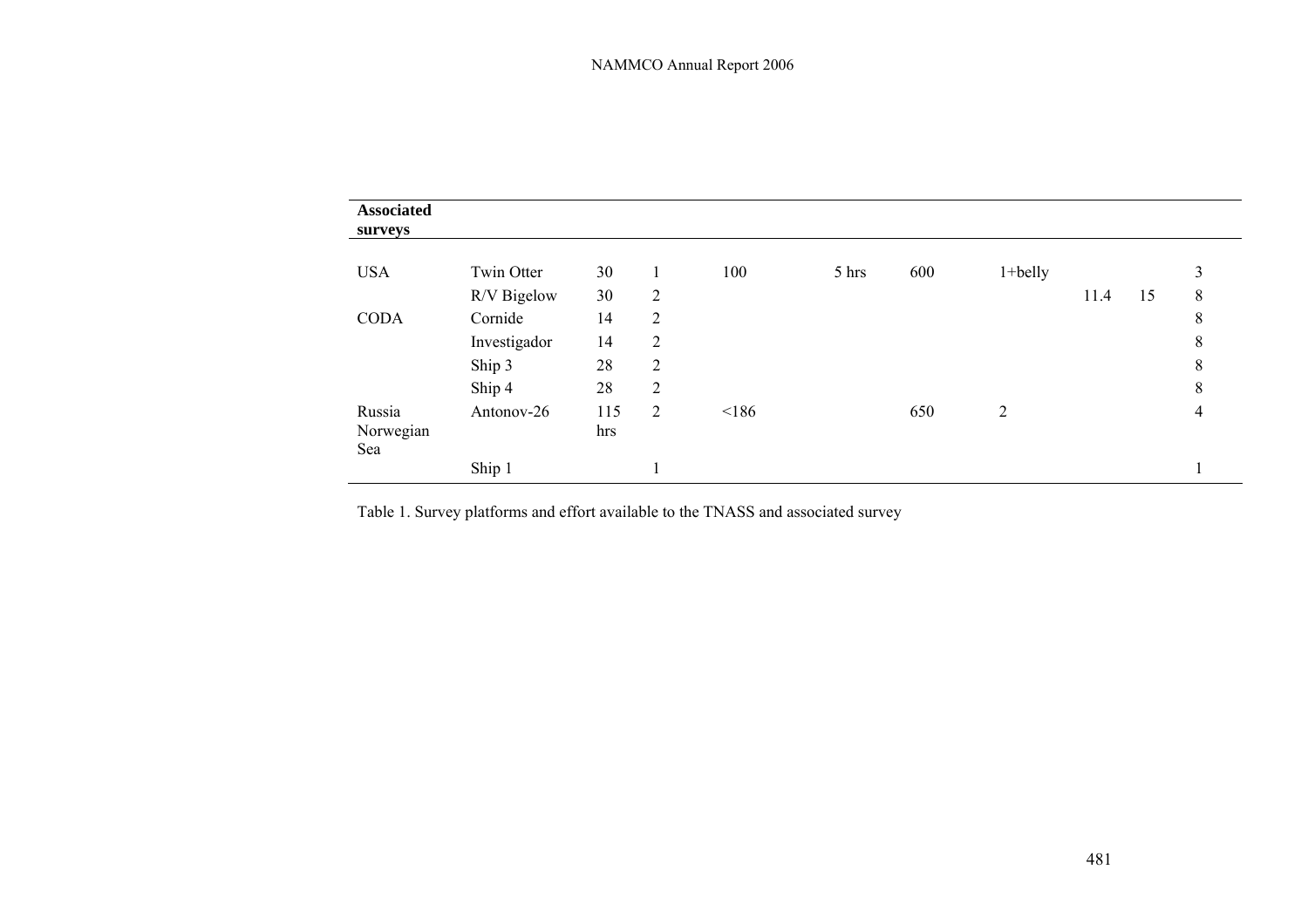|                                               |            |                                                            |                  |           | <b>Applied for</b> |                      |                      |           | <b>Granted</b> |                      |
|-----------------------------------------------|------------|------------------------------------------------------------|------------------|-----------|--------------------|----------------------|----------------------|-----------|----------------|----------------------|
| <b>Fund</b>                                   | Sent       | Specific project                                           | <b>Ext. Part</b> | 2,007     | 2,008              | <b>Total</b>         | Answer               | 2,007     | 2,008          | <b>Total</b>         |
| <b>NAMMCO</b>                                 | $Mar-06$   | Coordination incl.                                         |                  | 260,000   | 110,000            | 370,000              | mar- $06/07$         | 260,000   |                | 260,000              |
| NAMMCO/<br><b>NMR-Arctic</b>                  | 30/08/2006 | analysis, Russia, extl<br>expertise, awareness<br>campaign |                  | 973,000   | 712,000            | 1,685,000            | 19/01/2006           |           |                |                      |
| NAMMCO/<br><b>NORA</b>                        | 24/10/2006 | 1) Opportunistic surveys                                   |                  | 730,000   | 100,000            | 830,000              | mid 12/06            |           |                |                      |
| NAMMCO/<br><b>Beckett-Fonden</b>              | 01/11/2006 | 2) T-NASS Acoustic                                         | <b>SMRU</b>      | 1,680,000 | 430,000            | 2,110,000            | mid 12/06            |           |                |                      |
| NAMMCO / JL<br>Fondet                         | 07/11/2006 | 2) T-NASS Acoustic                                         | <b>SMRU</b>      | ,680,000  | 430,000            | <u>2,110,000</u>     | mid 12/06            |           |                |                      |
| <b>NAMMCO</b> Total                           |            |                                                            |                  |           |                    | 4,625,000            |                      |           |                |                      |
| <b>Faroese national</b><br><b>Faroese oil</b> |            | Faroese survey<br>Faroese survey                           |                  |           |                    | 2,200,000<br>550,000 | $Nov-06$<br>$Nov-06$ |           |                | 1,350,000<br>555,000 |
| <b>Iceland national</b>                       |            | Icelandic survey                                           |                  | 6,363,000 |                    | 6,363,000            |                      |           |                |                      |
| Norway national                               |            | Norwegian survey                                           |                  | 4,620,000 |                    | 4,620,000            |                      | 4,620,000 |                | 4,620,000            |
| <b>Greenland national</b>                     |            | Greenlandic survey                                         |                  | 1,500,000 |                    | 1,500,000            |                      |           |                |                      |
| <b>Canada IPY</b>                             |            | Can. Eastern arctic IPY                                    |                  | 2,090,000 | 168,000            | 2,258,000            |                      |           |                |                      |
| Canada diverse                                |            | Can. Grand Bank                                            |                  | 1,777,000 |                    | 1,777,000            |                      | 1,777,000 |                | 1,777,000            |
| Canada diverse                                |            | Can. Gulf of St. Lawrence                                  |                  | 1,704,000 |                    | 1,704,000            |                      |           |                |                      |
| Canada diverse                                |            | Can. Scotian Shelf                                         |                  | 1,777,000 |                    | 1,777,000            |                      |           |                |                      |
| <b>Russian Fed.</b>                           |            |                                                            |                  |           |                    |                      |                      |           |                |                      |

Table 2. An overview of funding for TNASS, as of November 2006.

482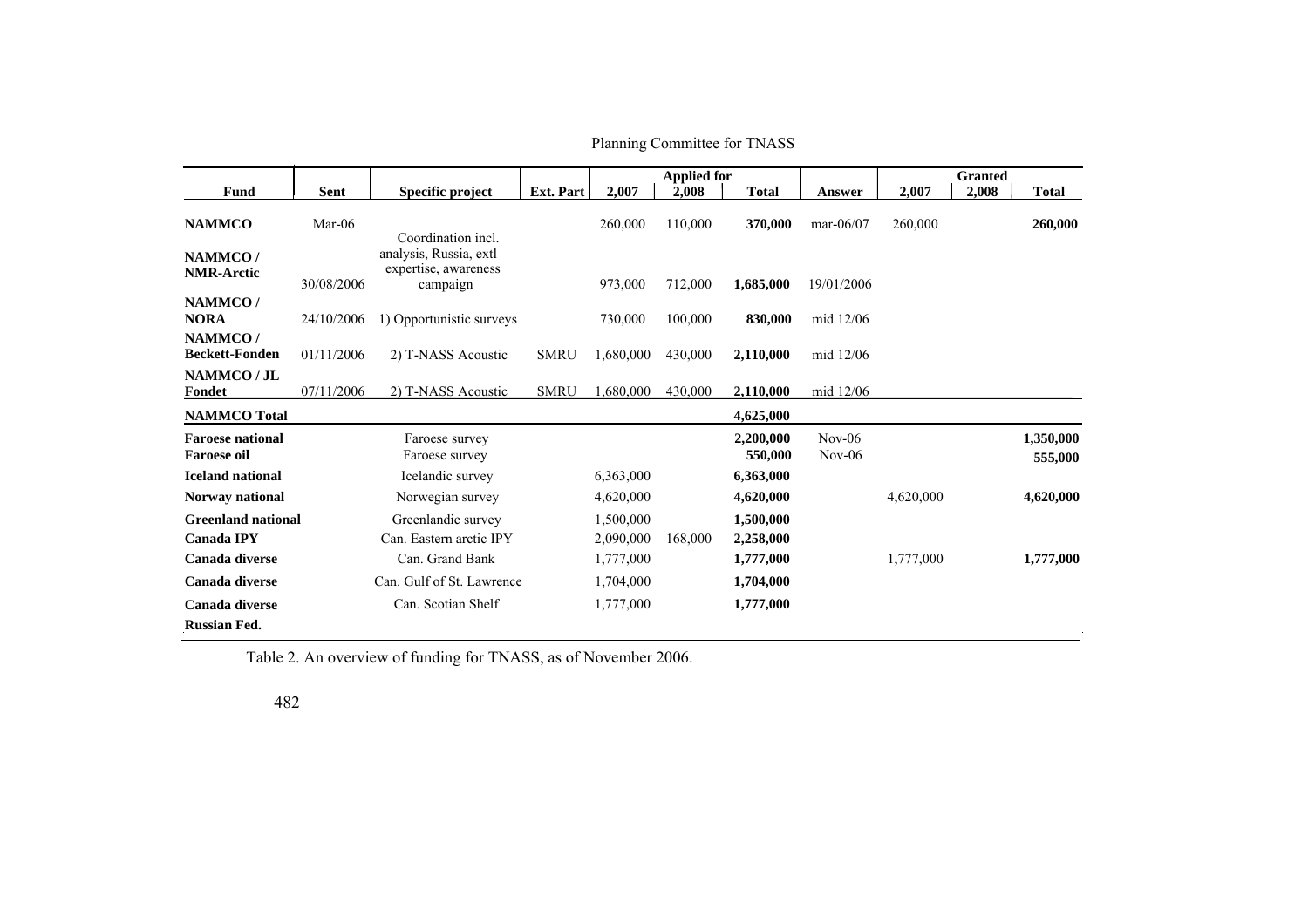

Fig. 1. TNASS and associated survey areas. The TNASS area is outlined in red, and includes the survey areas of Canada (C), Greenland (G), Iceland (I), the Faroes (F) and Norway (N). The Norwegian area is surveyed over a 6-year period, and the area planned to be surveyed in 2007 is shown as N-plan. The area recommended to be surveyed in 2007 is shown as N-rec. The yellow area was covered by SCANS-II in 2005, and the shaded area is the approximate southern extent of pack ice in the summer. Associated surveys are the American Eastern Seaboard and CODA surveys. The approximate areas of the ancillary ICES Redfish and MAR-ECO surveys are green.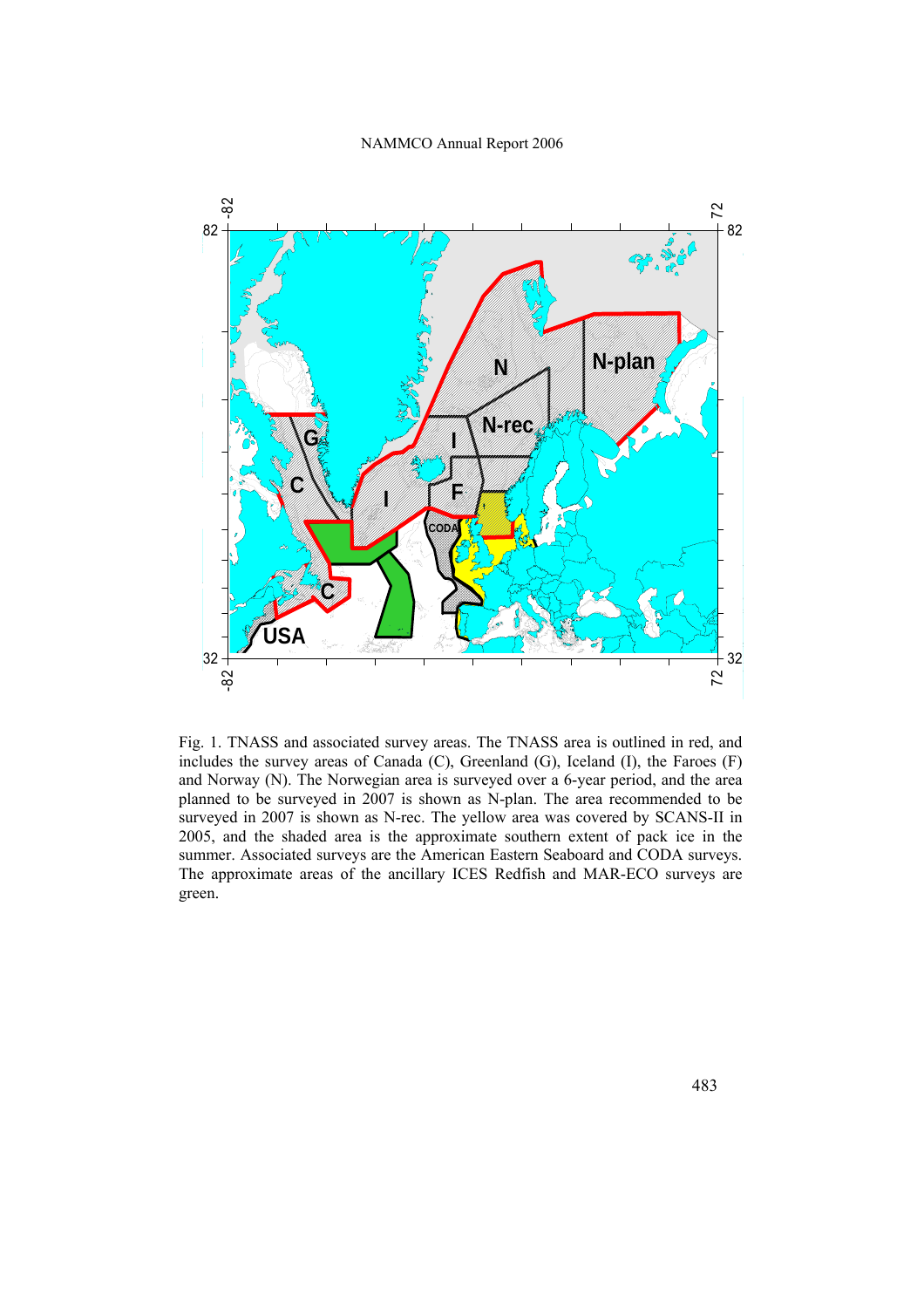Appendix 1

# **AGENDA**

- 1. Chair's welcome and opening remarks<br>2. Adoption of agenda
- Adoption of agenda
- 3. Appointment of rapporteurs
- 4. Overview of available resources by jurisdiction
	- 4.1 Canada
	- 4.2 Greenland
	- 4.3 Iceland
	- 4.4 Faroes
	- 4.5 Norway
	- 4.6 Russian Federation<br>4.7 CODA
	- 4.7 CODA
	- 4.8 USA
- 5. Coordination issues
	- 5.1 Timing
	- 5.2 Coverage
	- 5.3 Coordination with associated surveys
		- 5.3.1 CODA
			- 5.3.2 USA
			- 5.3.3 Other
	- 5.4 Coordination with "Opportunity" shipboard surveys
		- 5.4.1 MAR-ECO
		- 5.4.2 ICES Redfish
		- 5.4.3 Russian survey in Norwegian sea (06-07)
		- 5.4.4 Russian survey in Barents Sea (08-09)
		- 5.4.5 IPY-ESSAR
- 6. Funding
	- 6.1 Integrated budget
	- 6.2 External funding proposals
		- 6.2.1 Nordic Council<br>6.2.2 NORA
		- NOR A
		- 6.2.3 Beckett Fund
		- 6.2.4 JL Fund
		- 6.2.5 What next
- 7. Survey design
	- 7.1 Survey design issues
	- 7.2 Approaches to stratification
	- 7.3 Rough stratification
	- 7.4 Allocation of effort by stratum
	- 7.5 Specifications for transects
- 8. Field Methodology
	- 8.1 Dedicated ship
		- 8.1.1 Advances in survey methods from SCANS-II
		- 8.1.2 Survey modes
		- 8.1.3 Data collection procedures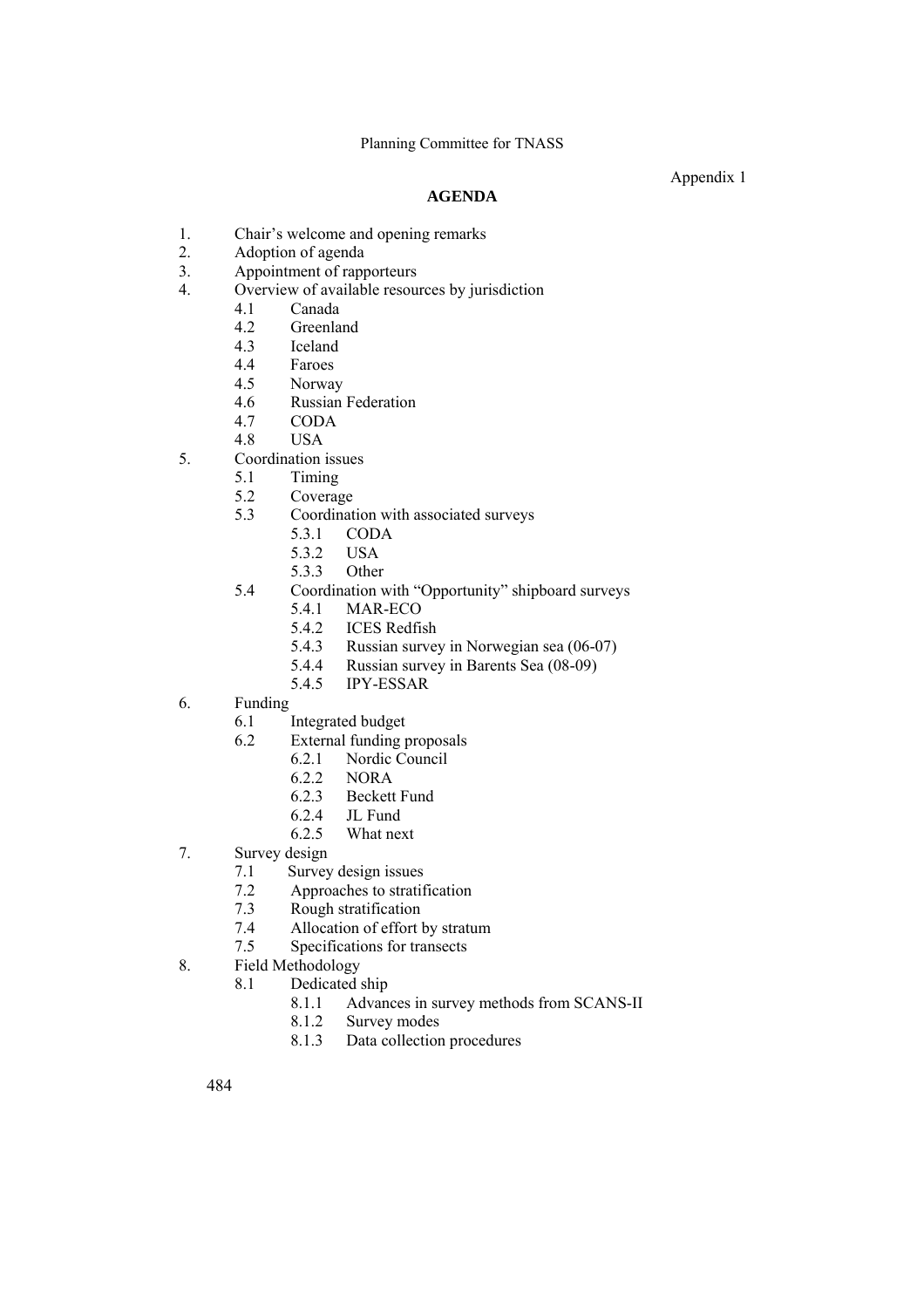- 8.1.4 Calibration experiments
- 8.1.5 Equipment
- 8.2 Opportunity ship<br>8.2.1 Advance
	- 8.2.1 Advances in monitoring methods from SCANS-II<br>8.2.2 Survey modes
	- Survey modes
	- 8.2.3 Data collection procedures
	- 8.2.4 Calibration experiments
	- 8.2.5 Equipment
- 8.3 Acoustic survey
	- 8.3.1 Status of the art (what information can be obtained from which species)
	- 8.3.2 Equipment and data collection
- 8.4 Aerial<br>8.4.1
	- 8.4.1 Survey modes<br>8.4.2 Data collection
	- Data collection procedures
	- 8.4.3 Calibration experiments
	- 8.4.4 Equipment
- 8.5 Collection of behavioural and ancillary data
- 8.6 Biopsy and tagging studies
- 8.7 Other matters
- 9 Cruise Leaders and Observers
	- 9.1 Selection
	- 9.2 Training  $9.2.1$ 
		- Visual
		- 9.2.2 Aerial
		- 9.2.3 Acoustic
- 10. Dissemination of results/public relations
- 11. Tasks to be completed
- 12. Next meeting
- 13. Adoption of report.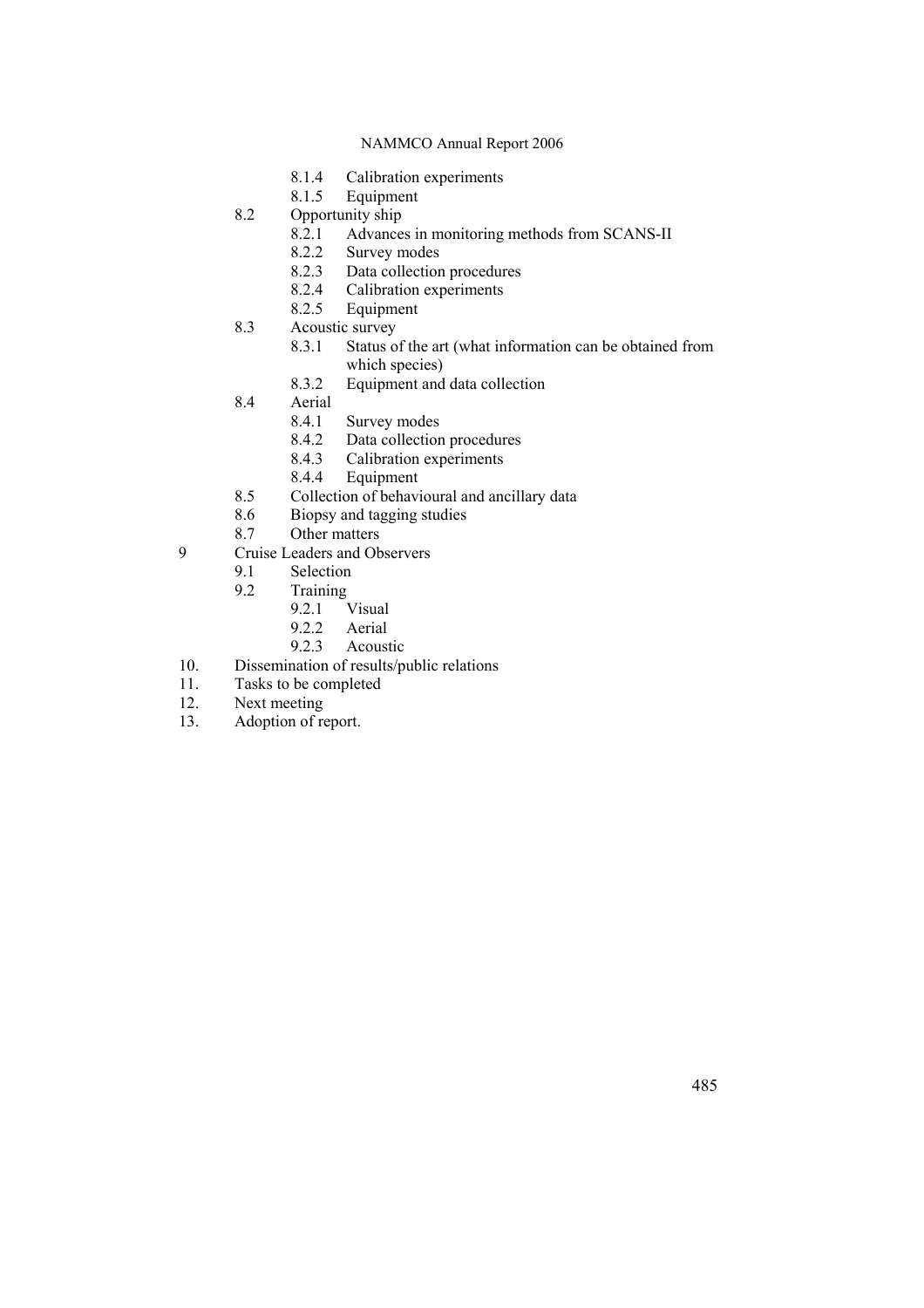Appendix 2

# **LIST OF DOCUMENTS**

| Doc. No.       | Title                                                                                   |
|----------------|-----------------------------------------------------------------------------------------|
| SC/14/TNASS/1  | List of Participants.                                                                   |
| SC/14/TNASS/2  | Draft Agenda.                                                                           |
| SC/14/TNASS/3  | List of Documents.                                                                      |
| SC/14/TNASS/4  | Proposed contribution to TNASS: Canada.                                                 |
| SC/14/TNASS/5  | Proposed contribution to TNASS: Greenland.                                              |
| SC/14/TNASS/6  | Proposed contribution to TNASS: Iceland.                                                |
| SC/14/TNASS/7  | Proposed contribution to TNASS: Faroes.                                                 |
| SC/14/TNASS/8  | Proposed contribution to TNASS: Norway.                                                 |
| SC/14/TNASS/9  | Proposed contribution to TNASS: Russian Federation.                                     |
| SC/14/TNASS/10 | Preliminary survey plan: CODA.                                                          |
| SC/14/TNASS/11 | Preliminary survey plan: USA.                                                           |
| SC/14/TNASS/12 | Overview over TNASS funding applications.                                               |
| SC/14/TNASS/13 | TNASS Budget.                                                                           |
| SC/14/TNASS/14 | Subproject 1: Extending TNASS: Collection of data from non-                             |
|                | dedicated survey ships.                                                                 |
| SC/14/TNASS/15 | Subproject 2: TNASS acoustic.                                                           |
| SC/14/TNASS/16 | Thomas, L., Sandilands, D. and Williams, R. Designing line                              |
|                | transect surveys for complex survey regions.                                            |
| SC/14/TNASS/17 | Pike, D.G. Some recommendations for future aerial surveys<br>off Iceland and Greenland. |

# **BACKGROUND DOCUMENTS**

| Doc. No.        | Title                                                                                                                                                                                                                                                      |
|-----------------|------------------------------------------------------------------------------------------------------------------------------------------------------------------------------------------------------------------------------------------------------------|
| SC/14/TNASS/O/1 | Gunnlaugsson, Th., Halldórsson, S.D., Ólafsdóttir, D. and<br>Víkingsson, G.A. NASS 2001 Icelandic shipboard survey<br>report $(SC/10/AE/10)$ .                                                                                                             |
| SC/14/TNASS/O/2 | Desportes, G. et al. An evaluation of the methodology used<br>in the NASS-2001 Faroese ship survey. (SC/10/AE/11).                                                                                                                                         |
| SC/14/TNASS/O/3 | Pike, D.G., and Vikingsson, G.A. The NASS-2001 Icelandic<br>aerial survey: Introduction and evaluation. (SC/10/AE/12).                                                                                                                                     |
| SC/14/TNASS/O/4 | Report of the NAMMCO Scientific Committee Working<br>Group on Abundance Estimates, March 2002.                                                                                                                                                             |
| SC/14/TNASS/O/5 | Report of the Trans North Atlantic Sightings Survey, First<br>Planning Meeting, March 2006.                                                                                                                                                                |
| SC/14/TNASS/O/6 | Williams, R., Hedley, S.L. & Hammond, P.S., 2006.<br>Modelling distribution and abundance of Antarctic baleen<br>whales using ships of opportunity. Ecology and Society<br>11(1): 1. [Online -<br>URL: http://www.ecologyandsociety.org/vol11/iss1/art1/.] |

486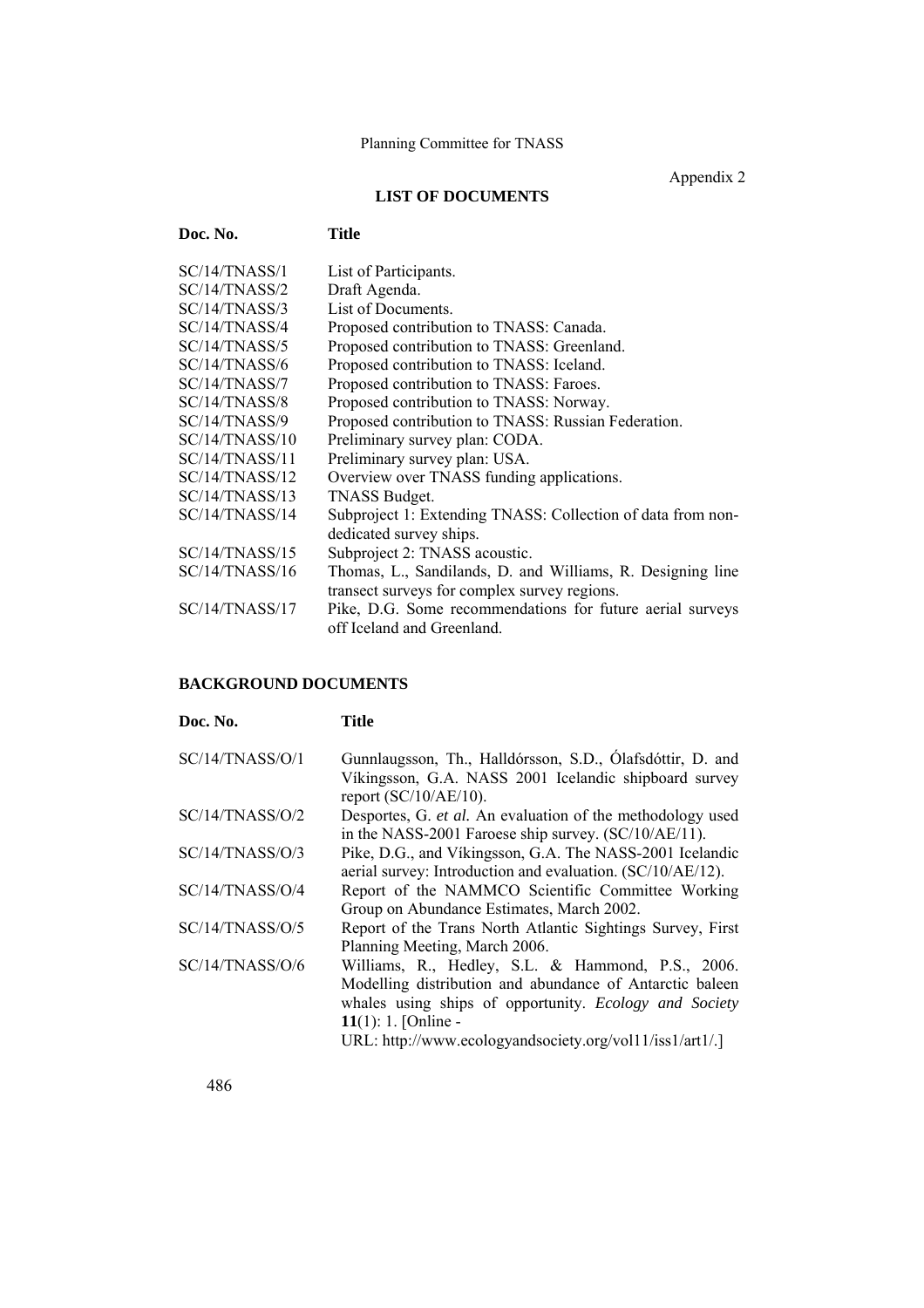## **PLANNING COMMITTEE FOR THE TRANS NORTH ATLANTIC SIGHTINGS SURVEY**

#### **Participants List**

Dr Genevieve Desportes **Gdnatur** Stejlestræde 9 Bregnør DK-5300 Kerteminde Denmark. Ph: [genevieve@gdnatur.dk](mailto:genevieve@gdnatur.dk)

Mr Greg Donovan Ph: [greg.donovan@iwcoffice.org](mailto:greg.donovan@iwcoffice.org)

Mr Þorvaldur Gunnlaugsson Marine Research Institute, PO Box 1390, IS-121 Reykjavik, Iceland Ph: +354 5752081 [thg@hafro.is](mailto:thg@hafro.is)

Dr Phil Hammond Sea Mammal Research Unit University of St Andrews St Andrews, Fife KY16 8LB Scotland Ph: +01 334 462630/463222 [psh2@st-andrews.ac.uk](mailto:psh2@st-andrews.ac.uk)

Dr Jack Lawson Fisheries and Oceans Canada P.O.Box 5667 St John's Newfoundland Canada Ph: +1 709 772 2285 [lawsonj@dfo-mpo.gc.ca](mailto:lawsonj@dfo-mpo.gc.ca)

Dr Christina Lockyer General Secretary, North Atlantic Marine Mammal Commission, Polar Environmental Centre N-9296 Tromsø Norway Ph: +47 77 75 01 78 [christina.lockyer@nammco.no](mailto:christina.lockyer@nammco.no)

Mr Bjarni Mikkelson Natural History Museum, Futalag 40, FR-100 Tórshavn, Faroe Islands Ph: +298 31 85 88 [bjarnim@ngs.fo](mailto:bjarnim@ngs.fo)

Dr Nils Øien Institute of Marine Research P.O.Box 1870 Nordnes N-5024 Bergen Norway Ph: +47 55 23 86 11 [nils@imr.no](mailto:nils@imr.no)

Ms Droplaug Ólafsdóttir Marine Research Institute, PO Box 1390, IS-121 Reykjavik, Iceland Ph: +354 5752082 [droplaug@hafro.is](mailto:droplaug@hafro.is)

Dr Debbie Palka National Marine Fisheries Service 166 Water St. Woods Hole, MA 02543 USA Ph: [dpalka@whsun1.wh.whoi.edu](mailto:dpalka@whsun1.wh.whoi.edu)

Mr Daniel Pike Scientific Secretary, North Atlantic Marine Mammal Commission, University of Tromsø, N-9037 Tromsø, Norway Ph: +47 77 75 01 77 [daniel.pike@nammco.no](mailto:daniel.pike@nammco.no)

Ms Malene Simon Ph: [masi@natur.gl](mailto:masi@natur.gl)